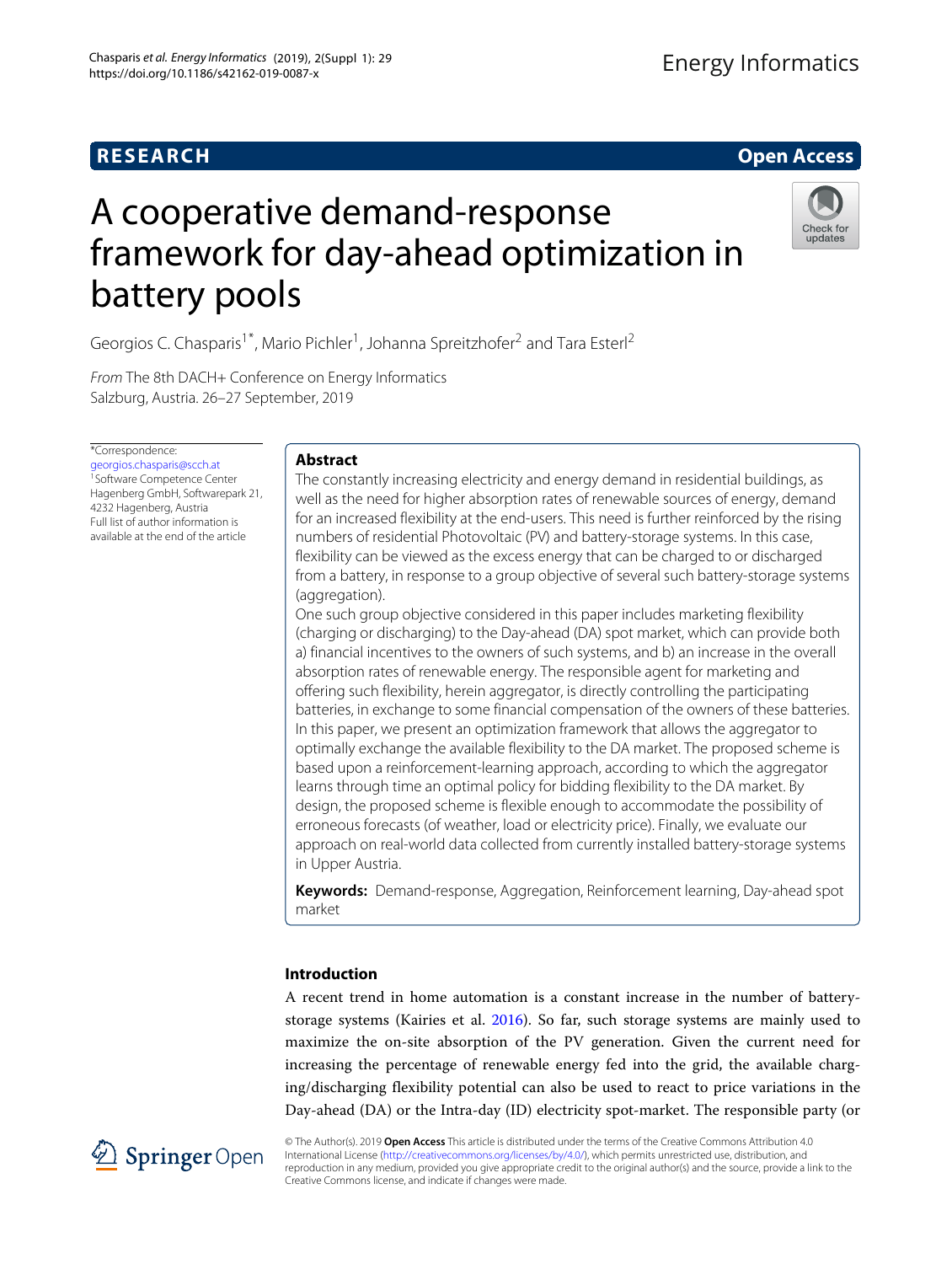aggregator) could make such decisions over the specific use of the participating storage units with respect to the optimal participation in the DA and ID spot markets, the benefits of which are then transferred to the owners of the participating batteries.

In this paper, we focus on addressing the problem of optimal participation of a set of residential battery-storage systems in the DA market. The underlying assumption is that the aggregator (of a pool of batteries) may directly control the operation of the participating batteries if required, thus any charging/discharging flexibility potential can be extracted in real-time. The proposed scheme will be based upon an approximate-dynamicprogramming (or reinforcement-learning) methodology. According to this scheme, an approximation function of the performance is being trained (using historical data) that can be used to generate optimal biddings/schedules for the DA market. By design, the proposed scheme is flexible enough to accommodate the possibility of erroneous forecasts as well as the need for re-optimizing in real-time upon receipt of corrected/updated forecasts.

It is worth noting that the proposed framework is part of the Flex+ project (Flex+). In this project, several component-pools consisting of a single technology (amongst heat pumps, boilers, battery-storage systems and e-cars) are enabled to participate in the shortterm electricity markets, whilst also considering the interests of the consumers (e.g., comfort, eco-friendliness, greediness, etc.).

The remainder of this paper is organized as follows. In ["Related work and contributions"](#page-1-0) section, we present related work and the main contributions of this paper. ["Participation costs and notation"](#page-3-0) section presents the notion of participation costs in the flexibility extraction program. ["System dynamics"](#page-4-0) section presents a detailed formulation of the overall system dynamics, and ["Optimal activation"](#page-6-0) section addresses the problem of (instantaneous) optimal activation of a set of batteries, given a desirable amount of flexibility extraction (charging/discharging). Both the system dynamics and the instantaneous optimal activation are essential parts for formulating the problem of optimal flexibility bidding in the DA market (briefly, *DA-optimization*), which is presented in ["Day-ahead \(DA\) optimization"](#page-9-0) section. In ["Approximate dynamic programming \(ADP\) for DA optimization"](#page-10-0) section, we propose a reinforcement-learning scheme specifically tailored for addressing the DA-optimization, the effeciency of which is evaluated on real-world data. Finally, ["Conclusions and future work"](#page-15-0) section presents concluding remarks.

### <span id="page-1-0"></span>**Related work and contributions**

With the constantly increasing renewable generation, users need to be flexible in adjusting their energy consumption, giving rise to *demand response* mechanisms. Demand response refers to the ability of each user to respond to certain requests reported by the network operator. This is usually performed either in the form of a *commitment* of the consumer to reduce load during peak hours (Ruiz et al. [2009;](#page-16-1) Chen et al. [2014\)](#page-16-2) or by introducing *financial incentives* that affect prices during peak hours (Herter [2007;](#page-16-3) Triki and Violi [2009;](#page-16-4) Xu et al. [2016\)](#page-16-5). For example, *a commitment-based approach* has been proposed by Chen et al. [\(2014\)](#page-16-2), in which the operator distributes portions of its desired aggregated demand in the household users, using an average consensus algorithm. In particular, each one of the households receives a local demand objective which may only be fulfilled through the adjustment of its own flexible loads. On the other hand, an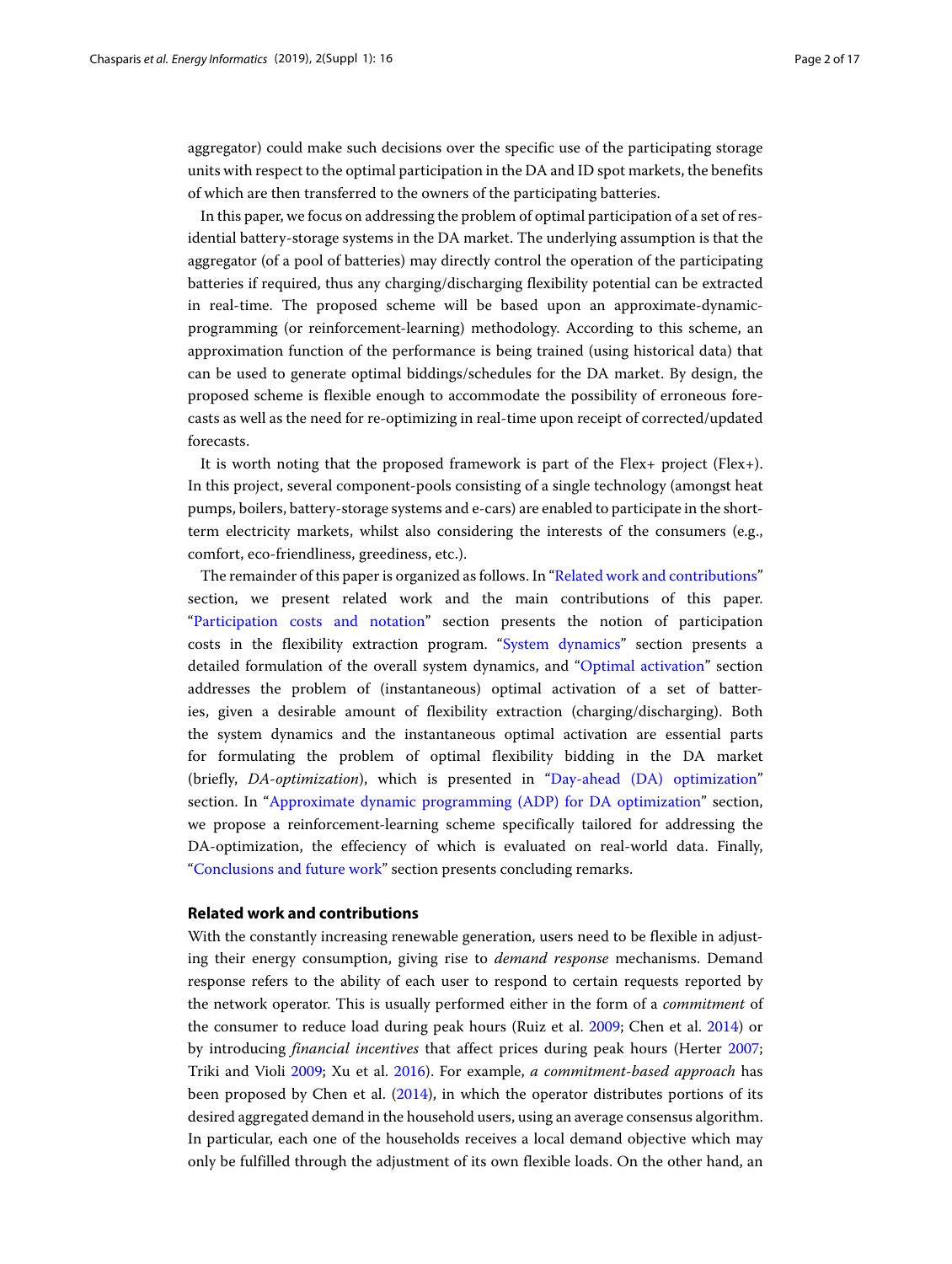*incentive-based approach* has been proposed by Xu et al. [\(2016\)](#page-16-5), where each participating household communicates to the operator a bidding curve, that is a function that provides the load adjustment that each user is willing to perform at a given price. Then, the group operator computes the clearing prices, so that the overall cost of the participating households is minimized while achieving the desired demand adjustment. A similar approach to the one proposed in this paper, including also battery charging/discharging control, is considered in Nguyen et al. [\(2015\)](#page-16-6). However, there is no specific centralized operator objective for either production/consumption. Instead, the objective in Nguyen et al. [\(2015\)](#page-16-6) is to drive all instantaneous energy demand close to the average demand of the network.

Apart from these approaches (*commitment-based* or *incentive-based*), there is an alternative methodology which can be considered as a combination of the two and it is the one employed in this paper. According to such methodology, an aggregator directly extracts the required flexibility from the participating equipment when necessary. In return the aggregator offers to the owners of the participating equipment an agreed financial compensation. Such methodology is usually referred to as *demand-response aggregation* (Parvania et al. [2013\)](#page-16-7). It has been employed in Parvania et al. [\(2013\)](#page-16-7), where aggregators can activate load reduction in a set of consumers according to an agreed demand-response strategy for each consumer. Similar in spirit is also the work in references (Iria et al. [2017;](#page-16-8) Nan et al. [2018\)](#page-16-9), where an aggregator directly controls a set of different types of loads in residential buildings to reduce total electricity consumption. As expected, a feature that distinguishes *demand-response aggregation* is the self-scheduling or activation optimization problem, that is the optimization of optimally utilizing the available flexibility (stemming from several households) over a future time horizon. Such feature (of multiple households) is not usually considered in the context of participation in a wholesale electricity market (see, e.g., (Gomez-Villalva and Ramos [2003;](#page-16-10) Philpott and Pettersen [2006\)](#page-16-11)).

In the context of battery-storage systems, *demand-response aggregation* (as discussed in the previous paragraph) has not yet been addressed in an effective and computationally efficient way. In this context, the aggregator wishes to compute an optimal (day-ahead) schedule for extracting flexibility (charge, discharge or do nothing) for each one of the participating batteries. So far, such optimization problem has mostly been addressed for a *single* battery system, e.g., (Mohsenian-Rad [2016;](#page-16-12) He et al. [2016\)](#page-16-13). Existing methodologies also include a detailed modeling of the battery as well as a detailed description of the cycle life costs of the battery due to the frequent charging/discharging (He et al. [2016\)](#page-16-13). It may include computations of optimal bids for the day-ahead electricity market, as in Mohsenian-Rad [\(2016\)](#page-16-12); He et al. [\(2016\)](#page-16-13), or the intra-day/hour-ahead electricity market, as in Jiang and Powell [\(2015\)](#page-16-14). In order to effectively address the uncertainty of the initial/final stage-of-charge of the battery, reference (Jiang and Powell [2015\)](#page-16-14) also employs an approximate dynamic programming formulation.

In this paper, participation in the day-ahead wholesale electricity market is implemented by directly controling the battery-storage systems, as in Mohsenian-Rad [\(2016\)](#page-16-12); He et al. [\(2016\)](#page-16-13); Jiang and Powell [\(2015\)](#page-16-14). The specific contributions and novelty of this paper can be summarized as follows:

(C1) In comparison to the work on demand-response aggregation, the aggregator derives specific optimal scheduling (or activation) strategies for the set of participating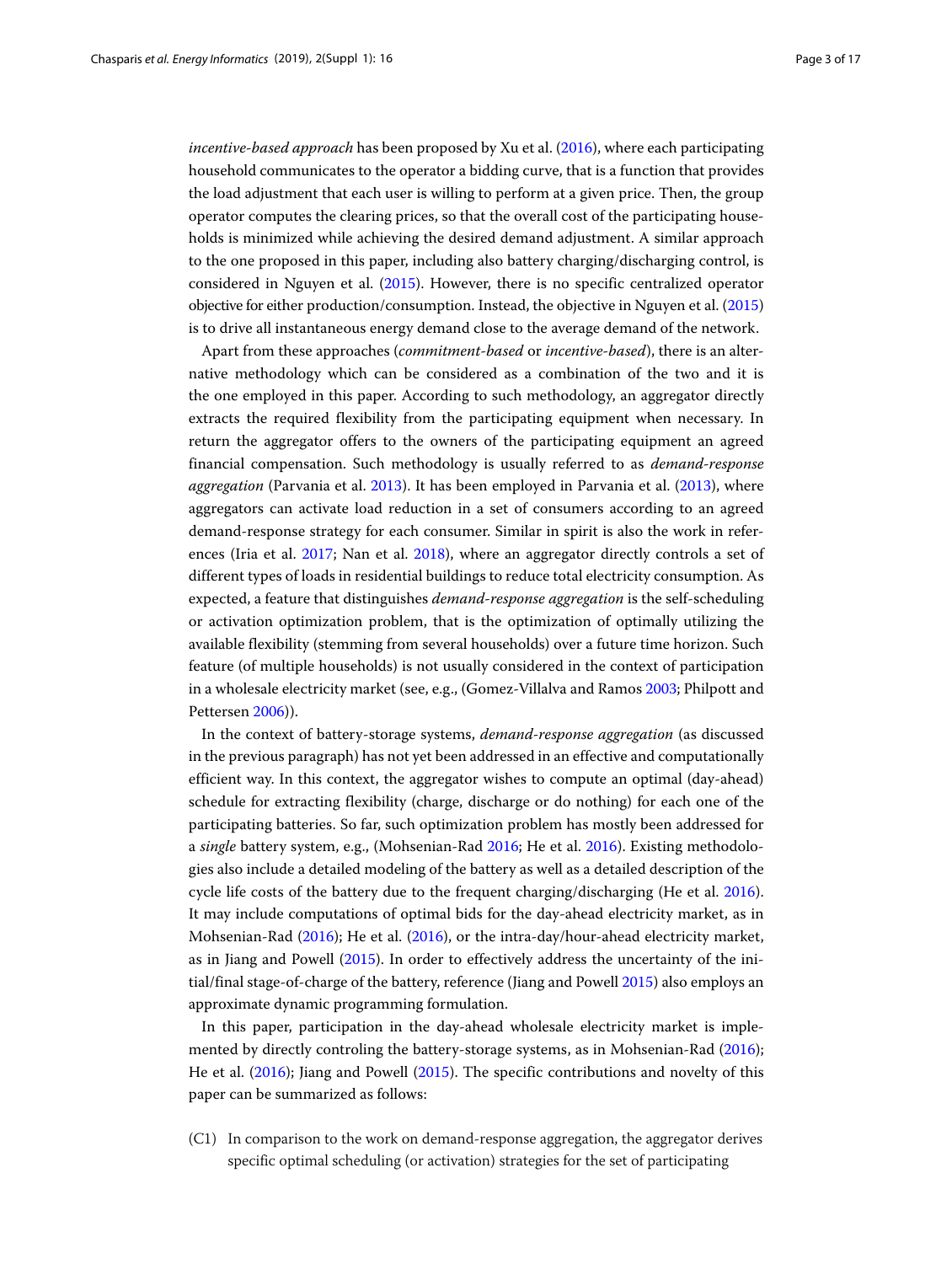batteries over the duration of the next day. The specifications and cost functions of the participating batteries are directly included in the optimization (contrary to a generic load reduction strategy, e.g., (Parvania et al. [2013\)](#page-16-7)).

- (C2) In comparison to the work on day-ahead optimal bidding of flexibility available in battery-storage systems, we consider aggregators that can directly control multiple battery-storage systems simultaneously. This extends prior work presented in Mohsenian-Rad [\(2016\)](#page-16-12); He et al. [\(2016\)](#page-16-13); Jiang and Powell [\(2015\)](#page-16-14) which are restricted to a single battery.
- (C3) In order to address the complexity of deriving optimal bidding schedules for multiple battery-storage systems simultaneously, we introduce a novel optimization method that hierarchically decomposes the problem into a two-level optimization problem: a) at the upper-level, we compute the optimal (aggregate) flexibility (charging/discharging) that can be extracted from the set of available batteries for each 15-min interval over the duration of the next day, b) at the lower-level, we compute the optimal activation strategy of the participating batteries in order to generate the overall flexibility determined by the upper level (a) for each 15-min interval. Naturally, this decomposition significantly reduces the computational complexity of the problem, contrary to Iria et al. [\(2017\)](#page-16-8); Nan et al. [\(2018\)](#page-16-9) where these two computations are treated simultaneously.
- (C4) The computation of the flexibility bids/schedules is based upon an Approximate Dynamic Programming (ADP) methodology specifically tailored to this problem. An ADP approach can naturally incorporate uncertainties or erroneous forecasts, while it provides optimal strategies (instead of direct schedules). Thus, the schedules can directly be updated in case of updated forecasts. An ADP optimization approach also offers an attractive computational efficiency, as it will be discussed in detail in the forthcoming ["Discussion"](#page-12-0) section.

### <span id="page-3-0"></span>**Participation costs and notation**

The participation costs are the costs experienced by the owners of the battery-storage systems due to the intervention of the aggregator through the DA flexibility schedules. We will consider a generic form of participation costs that can be used to model *discomfort* of the participants. Discomfort could be expressed with respect to the weight that the battery owner puts in certain preferences, e.g., *autarky* (i.e., maintaining a high state-ofcharge at all times), *eco-friendliness* (i.e., priority on charging the battery only with PV generation), *greediness* (i.e., always selling available PV or battery energy), etc.

The optimization horizon (next day) is divided into time intervals of duration  $\Delta T$ . We enumerate the resulting time intervals (*T* in total) using index  $t = 1, ..., T$ . Let *N* be the total number of participating battery-storage systems and let  $i \in \{1, ..., N\}$ be a representative element of this set. The parameter  $u_i(t) \in [-1,1]$  will denote the *activation factor* of battery *i* at time *t*. If  $u_i(t) \geq 0$ , then  $|u_i(t)|$  expresses the percentage of the *charging flexibility potential* that is activated. Analogously, if  $u_i(t)$  < 0, then  $|u_i(t)|$  expresses the percentage of the *discharging flexibility potential* that is activated. The quantities  $v_{c,i}(t) \geq 0$ ,  $v_{d,i}(t) \leq 0$  will denote the *charging and discharging flexibility potential that is available in household i*, respectively. We will also denote  $\mathbf{v}_c(t) = [v_{c,i}(t)]_i$  and  $\mathbf{v}_d(t) = [v_{d,i}(t)]_i$  as the vectors of the available positive and negative flexibility potential, respectively. Finally, let  $V_d(t) \doteq \mathbf{1}^T \mathbf{v}_d(t) \leq 0$  and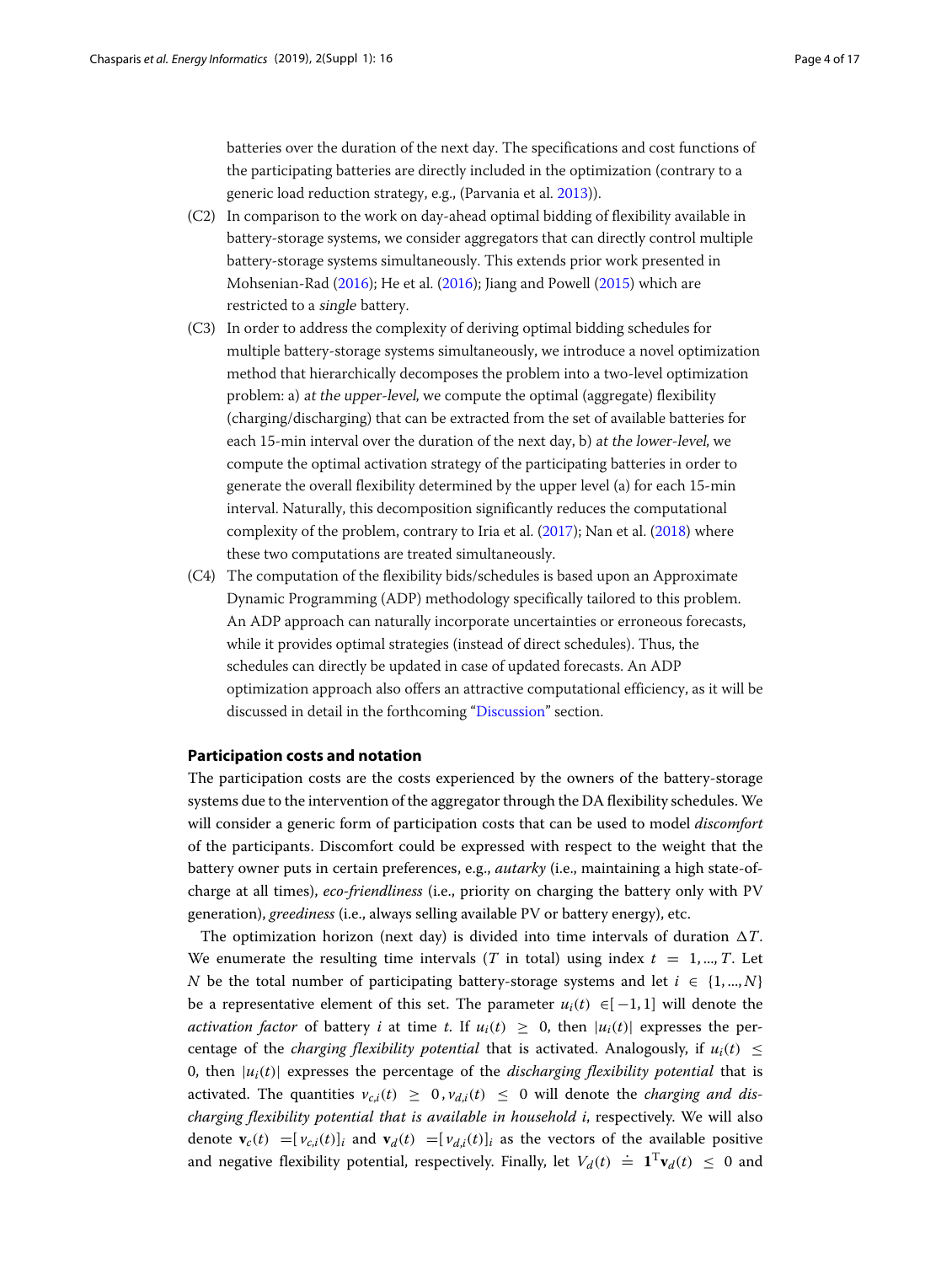$V_c(t) \doteq \mathbf{1}^T \mathbf{v}_c(t) \geq 0$ ) be the total discharging and charging flexibility potential, respectively.

The user's participation costs could be expressed through a set of bidding curves. In particular, we introduce the positive constants  $\beta_{c,i}(t)$ ,  $\beta_{d,i}(t)$ , that represent the cost that the provider pays to the participating household per unit of charging and discharging potential retrieved at time interval *t*, respectively. For example, if the user values *autarky* a lot, then we can select a large  $\beta_{d,i}(t)$  when the state-of-charge of the battery is high, and small  $\beta_{c,i}(t)$  when the state-of-charge is low. Then, when there is a decision for a charging activation of user *i* at time interval *t*, i.e.,  $u_i(t) > 0$ , then  $u_i(t)v_{c,i}(t)Bc_{i}(t) > 0$  represents the cost of activation. Analogously, in case of a discharging activation of user *i* at time interval *t*, i.e.,  $u_i(t) < 0$ , then  $u_i(t)v_{d,i}(t) \beta_{d,i}(t) > 0$  represents the cost of activation.

We will denote  $E_i(t)$  to be the energy charged to or discharged from household *i*. We will also adopt the convention that the energy is positive if it is charged to the battery and negative otherwise. In other words, if  $u_i(t) \geq 0$ , then  $E_i(t) = u_i(t)v_{c,i}(t) \geq 0$  (energy is charged to household *i*), and if  $u_i(t) \leq 0$ , then  $E_i(t) = -u_i(t)v_{d,i}(t) \leq 0$  (energy is discharged from household  $i$ ). In several cases, we will denote by  $E(t)$  as the total energy charged/discharged from all participating households, i.e.,  $E(t) \doteq \sum_{i=1}^{N} E_i(t)$ .

### <span id="page-4-0"></span>**System dynamics**

<span id="page-4-1"></span>available (at the end of the optimization horizon)

The SOC<sub>i</sub>(*t*) (*state-of-charge*) of the participating battery-storage systems,  $i = 1, ..., N$ , together with the *exogenous* parameters of  $P_{PV,i}(t)$  (*PV power-generation*) and  $P_{load,i}(t)$ (*load consumption*), and the *activation factors* (or *control parameters*)  $u_i(t)$ , are sufficient to determine the evolution of the state-of-charge through time. We will often refer to this update mechanism as the *system dynamics*, which are also visualized in Fig. [1.](#page-4-1) We use the notation  $\Delta P_i(t) \doteq P_{PV,i}(t) - P_{load,i}i(t)$  to denote the excess PV generation. Furthermore, for any quantity *x*, the notation "*x*ˆ" will denote either estimated or forecast quantity.

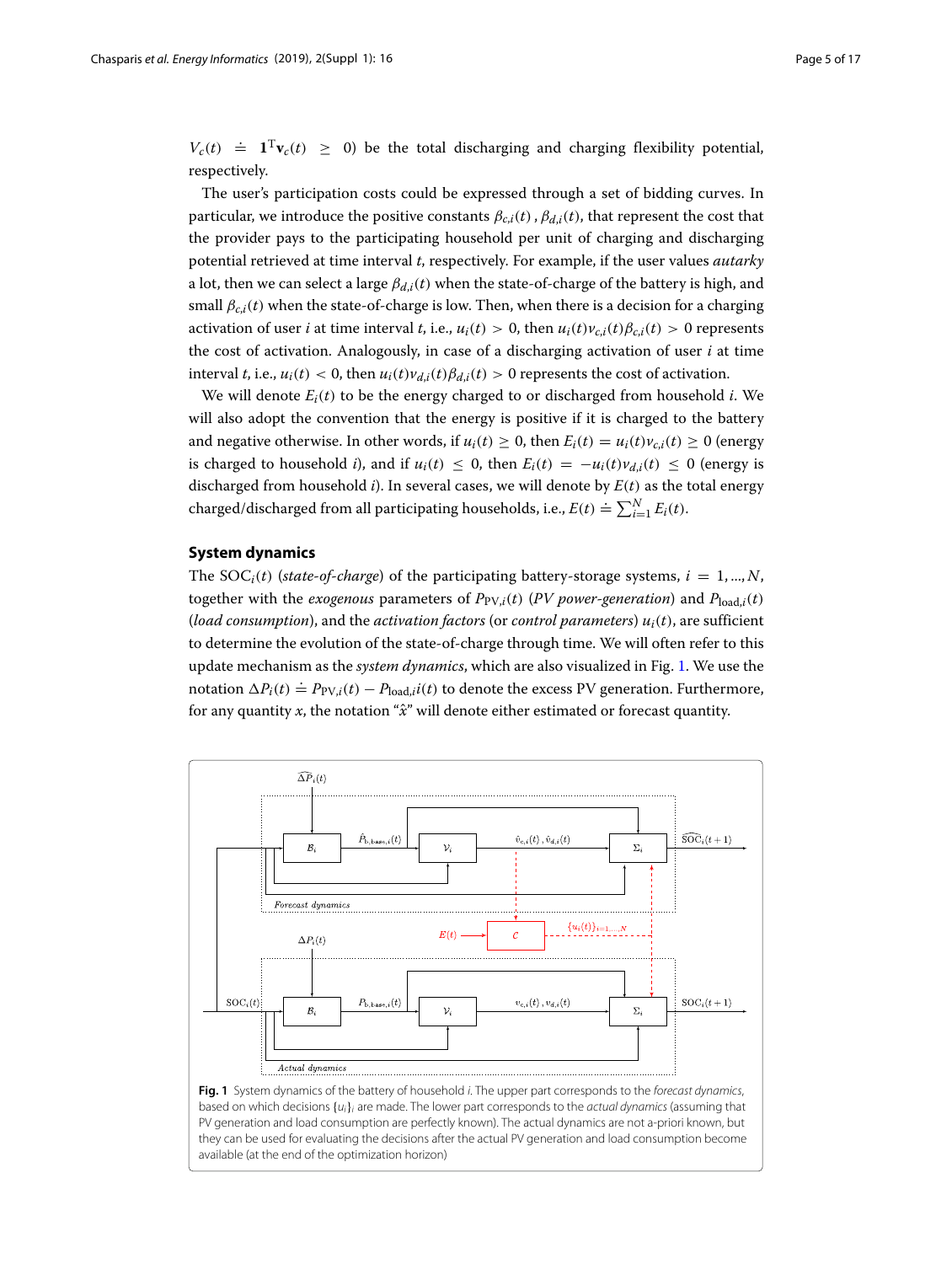The system dynamics comprises three main procedures (operations), namely:

- Baseline computation which refers to the computation of the power from/to the battery under normal operation (i.e., when no additional charging or discharging potential is activated by the aggregator). This procedure is described by Algorithm 1.
- Flexibility potential computation, that computes the total amount of energy that can be charged or discharged to the participating households. This procedure is described by Algorithm 2.
- State-of-Charge update, that computes the new state-of-charge (at the beginning of the next time interval  $t + 1$ ), when energy commitment level  $u_i(t)$  has been assigned. This procedure is described by Algorithm 3.

Regarding the *baseline computation*, we assume here that the participating batterystorage systems follow the following simple strategy: a) if  $\Delta P_i(t) \geq 0$  (i.e., PV power generation is larger than the load consumption), then any excess PV power generation is first used to charge the battery, and any additional power is fed into the grid, b) if  $\Delta P_i(t) \leq 0$  (i.e., the PV power is less than the load consumption), then the excess load consumption is first covered by the battery and if not sufficient additional power is withdrawn from the grid. We may argue that this criterion values autarky and eco-friendliness, since at times of energy excess the priority is to charge the battery, while at times of energy shortage, the priority is to use the energy available in the battery. Alternative criteria may also be employed, e.g., an economic optimum, where the objective would have been the maximization of the monetary utility of the participant.

Algorithm 3 defines the system dynamics update (i.e., the update of the  $SOC_i(t)$ ) and uses the results of Algorithms 1 and 2 for the baseline and flexibilty computation. In summary, given the current state-of-charge  $SOC_i(t)$  (at the beginning of time interval *t*) and the planned flexibility extraction  $u_i(t)$  for that interval, updating the state-of-charge is performed as follows:

$$
P_{b,base,i}(t) = \mathcal{B}_i(\Delta P_i(t), \text{SOC}_i(t))
$$
\n(1a)

$$
[\nu_{d,i}(t), \nu_{c,i}(t)] = \mathcal{V}_i(P_{b,\text{base},i}(t), \text{SOC}_i(t))
$$
\n(1b)

$$
SOCi(t+1) = \Sigmai(SOCi(t), vd,i(t), vc,i(t), ui(t)).
$$
\n(1c)

Since we will be addressing a DA-optimization, we will particularly be interested in updating the total flexibility potential, which leads to a different ordering of the above sequence of equations. In particular, given  $v_{d,i}(t)$ ,  $v_{c,i}(t)$ , SOC<sub>*i*</sub>(*t*) and  $u_i(t)$ , we have:

<span id="page-5-0"></span>
$$
SOCi(t+1) = \Sigmai(SOCi(t), vd,i(t), vc,i(t), ui(t))
$$
\n(2a)

$$
P_{b,base,i}(t+1) = B_i(\Delta P_i(t+1), \text{SOC}_i(t+1))
$$
\n(2b)

$$
[\nu_{d,i}(t+1), \nu_{c,i}(t+1)] = \mathcal{V}_i(P_{b,\text{base},i}(t+1), \text{SOC}_i(t+1)).
$$
\n(2c)

In this case, we will refer to the overall available potentials  $\{V_d(t), V_c(t)\}\$ as the *state variables* of the overall process and  $\mathbf{u}(t) = [u_i(t)]_i$  as the *control variables*. The terms  $\Delta P \doteq [\Delta P_i(t)]_i$ , which capture the available excess of power available in all households, are considered exogenous parameters or *disturbances*. To summarize, we can write the state dynamics of Eq. [2](#page-5-0) more compactly as:

$$
[\nu_{d,i}(t+1), \nu_{c,i}(t+1)] = \Phi_i(\nu_{d,i}(t), \nu_{c,i}(t), u_i(t), \Delta P_i(t)), \quad i = 1, ..., N,
$$
\n(3)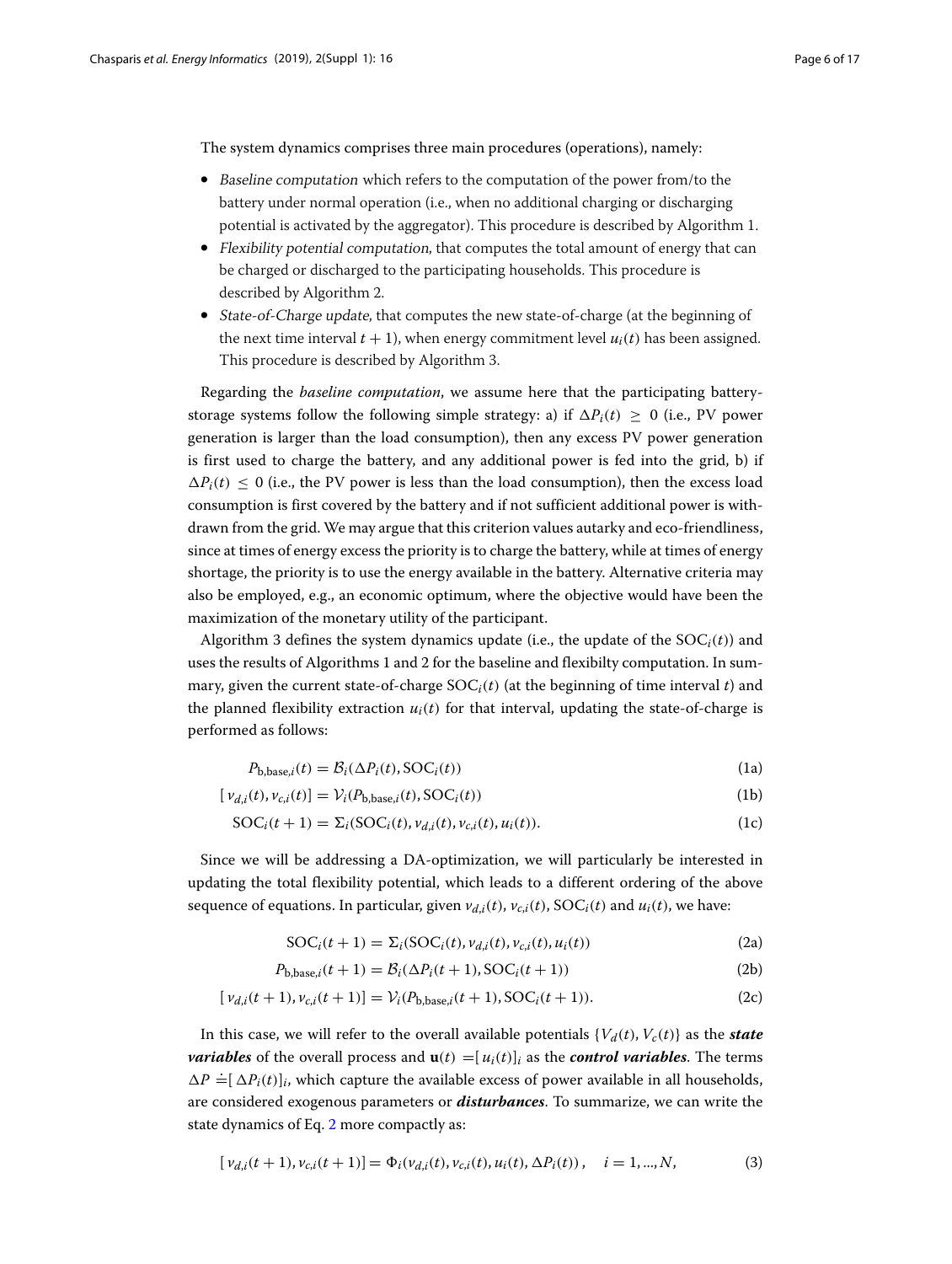### **Algorithm 1** Baseline power to battery *i* at time interval *t*

- 1: **procedure**  $\mathcal{B}_i(\Delta P_i(t), \text{SOC}_i(t))$
- 2: **Step 1a.** *maximum possible (average) charging power to battery*
- 3:  $\Delta T_{c,i}^{*}(t) = (1 \text{SOC}_i(t)) \cdot \frac{\chi_i}{c_{\text{max},i}}$  $\rho$  *c* We make the assumption here that the *maximum charging power*, *c*max,*i*, is evaluated at the output of the battery. Thus, the actual charging power (that directly affects the  $SOC<sub>i</sub>(t)$ ) will be a bit smaller than  $c_{\text{max},i}$  due to the energy losses during charging (captured by the efficiency rate  $\eta_{c,i}$ ).  $\Delta T_{c,i}^*(t)$  is the minimum time needed for the battery to reach its full energy capacity, denoted by  $\chi_i$ , at the maximum charging power *c*max,*i*.
- 4:  $P_{\text{b},c,\max,i}(t) = c_{\max,i} \cdot \min\left\{\Delta T_{c,i}^*, \Delta T\right\} / \Delta T \Rightarrow \text{This is the maximum (average over a } \Delta T$ time-interval) charging power that could be achieved within  $\Delta T$ .
- 5: **Step 1b.** *maximum possible (average) discharging power to battery*
- 6:  $\Delta T^*_{d,i}(t) = \text{SOC}_i(t) \cdot \frac{\chi_i \eta_{d,i}}{d_{\text{max},i}}$  $\rho$  Analogously to the charging case, we make the assumption here that the maximum discharging power, denoted by *d*max,*i*, is evaluated at the output of the battery. Thus, the actual discharging power (that directly affects the  $SOC_i(t)$ ) will be a bit larger than  $d_{\text{max},i}$  due to the energy losses during discharging (captured by the efficiency rate  $\eta_{d,i}$ ).  $\Delta T^*_{d,i}$  is the minimum time needed for the battery to empty at the maximum discharging speed  $\tilde{d}_{\text{max},i}$ .
- 7:  $P_{\text{b},d,\text{max},i}(t) = -d_{\text{max},i} \cdot \min\{\Delta T^*_{d,i}, \Delta T\}/\Delta T \triangleright$  This is the maximum (average over a  $\Delta T$ time-interval) discharging power that could be achieved within  $\Delta T.$
- 8: **Step 2.** *baseline power to the battery*
- 9: **if**  $\Delta P_i(t) \ge 0$  **then**
- 10:  $P_{\text{b,base},i}(t) = \min \{ P_{\text{b},c,i}(t), \Delta P_i(t) \} \ge 0$   $\Rightarrow$  if there is an excess of power, a battery is always charged at maximum possible (average) power
- 11: **else**
- 12:  $P_{\text{b,base},i}(t) = \max \left\{ P_{\text{b},d,i}(t), \Delta P_i(t) \right\} \leq 0 \Rightarrow \text{if there is a shortage of power, the battery}$ is always discharged at maximum possible (average) power
- 13: **return**  $P_{b,base,i}(t)$   $\triangleright$  baseline power to battery at interval *t*

| <b>Algorithm 2</b> Flexibility potential of household $i$ at time interval $t$ |  |  |  |
|--------------------------------------------------------------------------------|--|--|--|
|--------------------------------------------------------------------------------|--|--|--|

1: **procedure**  $V_i(P_{b,base,i}(t), SOC_i(t))$ <br>2: *Maximum charging (flexibility* 

```
2: Maximum charging (flexibility) potential
```

```
3: v_{c,i}(t) = [P_{b,c,max,i}(t) - P_{b,base,i}]_+ \cdot \Delta T
```
- 4: *Maximum discharging (flexibility) potential*
- 5:  $v_{d,i}(t) = [P_{b,d,\max,i}(t) P_{b,\text{base},i}]_ \Delta T$
- 

6: **return**  $v_{c,i}(t)$ ,  $v_{d,i}(t)$   $\triangleright$  flexibility potential at interval *t* 

from which we can derive an aggregate flexibility update recursion of the form:

$$
[V_d(t+1), V_c(t+1)] = \overline{\Phi}(V_d(t), V_c(t), \mathbf{u}(t), \Delta P(t)),
$$
\n(4)

which updates the aggregate flexibility potential.

### <span id="page-6-0"></span>**Optimal activation**

In this section, we address the optimization problem of the *optimal activation* of some given flexibility (positive or negative),  $E(t)$ , over a time interval  $t \in \{1, ..., T\}$ . That is, we wish to compute the set of batteries that should be activated to provide total energy  $E(t)$ , as well as the amount of flexibility extracted from each activated battery. This optimization problem is solved centrally by an aggregator which tries to minimize the overall activation or participation cost (defined in ["Participation costs and notation"](#page-3-0) section through the positive cost factors  $\beta_{c,i}$ ,  $\beta_{d,i}$ ). The solution of this optimization problem is the basis of the upcoming day-ahead market optimization, and it has been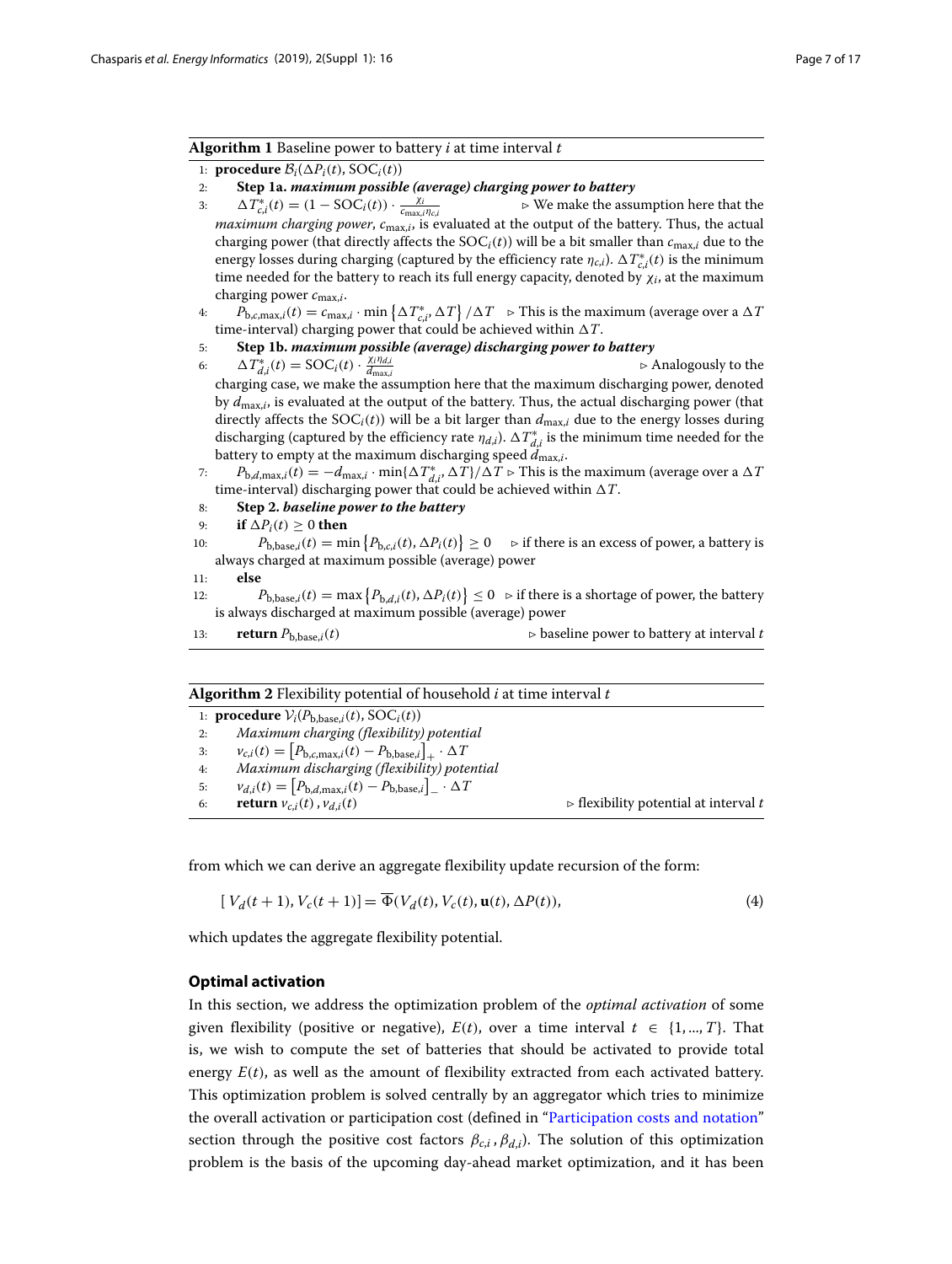| <b>Algorithm 3</b> State-of-Charge of battery <i>i</i> at time $t + 1$ |  |
|------------------------------------------------------------------------|--|
|                                                                        |  |

1: **procedure**  $\Sigma_i(\text{SOC}_i(t), v_{d,i}(t), v_{c,i}(t), u_i(t))$ 

2: **Step 1.** *average power to battery under*  $u_i(t)$ *,* 

```
3: if u_i(t) > 0 then
```
- 4:  $P_{b,i}(t) = P_{b,base,i}(t) + u_i(t) \cdot v_{c,i}(t) / \Delta T \geq Charging flexibility potential v_{c,i}(t) during$ time interval *t* has been computed by first applying Algorithm 1 to compute  $P_{\text{b}base,i}(t)$  and then applying Algorithm 2 for computing the available charging potential  $v_{c,i}(t)$ 5: **else**
- 6:  $P_{b,i}(t) = P_{b,base,i}(t) u_i(t) \cdot v_{d,i}(t) / \Delta T$  $\triangleright$  Discharging flexibility potential  $v_{d,i}(t)$ during time interval *t* has been computed by first applying Algorithm 1 to compute  $P_{\text{b}.\text{base},i}$ and then applying Algorithm 2 for computing the available discharging potential  $v_{di}(t)$ 
	- 7: **Step 2.** *State-of-Charge at time t* + 1<br>8: **if**  $P_{h,i}(t) > 0$  **then**

```
if P_{b,i}(t) > 0 then
```

```
9: \text{SOC}_i(t+1) = \text{SOC}_i(t) + \eta_{c,i} \frac{P_{b,i}(t) \Delta T}{\chi_i}10: else
11: \text{SOC}_i(t+1) = \text{SOC}_i(t) + \frac{P_{b,i}(t)\Delta T}{\eta_{d,i}\chi_i}
```
12: **return**  $\text{SOC}_i(t+1)$   $\triangleright$  State-of-Charge at  $t+1$ 

presented in detail in Chasparis et al. [\(2019\)](#page-16-15). It is evident that any flexibility potential  $E(t)$  extracted from the pool of batteries, at any given time interval  $t$ , should satisfy:  $V_d(t) \leq E(t) \leq V_c(t)$ .

### **Forecast flexibility potential**

The optimal activation problem is driven by our forecast energy potential for the next day. It is evident that we do not have knowledge of the actual flexibility potential during the time interval *t* of the next day, since this depends on the actual PV generation  $P_{PV,i}(t)$  and the actual load consumption  $P_{load,i}(t)$ . For this reason, any optimization for computing the optimal activation for time interval *t* may only be based upon the *forecast* (or *predicted*) *flexibility potential*,  $\hat{v}_{c,i}(t)$  and  $\hat{v}_{d,i}(t)$ . Analogously, we define the overall forecast charging and discharging flexibility potential as  $\hat{V}_c(t)$  and  $\hat{V}_d(t)$ , respectively. Thus, the above activation constraint should be replaced by  $\hat{V}_d(t) \leq E(t) \leq \hat{V}_c(t)$ .

### **Activation optimization**

For each battery  $i = 1, ..., N$ , we wish to compute the *activation factor*  $u_i(t) \in$  $[-1, 1]$  for time interval *t*. This computation is provided by a function of the form  $\mathcal{O}_{\text{act},t}(E(t), \hat{\mathbf{v}}_d(t), \hat{\mathbf{v}}_c(t))$ , which accepts as inputs, the desired total activation  $E(t)$  and the available forecast flexibility potential of the participating batteries. The output of this function will be the optimal activation factors  $\{u_i^*(t)\}_i$  for each one of the participating batteries  $i = 1, ..., N$  at time interval  $t$ . In other words, the optimal activation optimization is summarized by  $\mathcal{O}_{\text{act.}t}$ :  $[\hat{V}_d(t), \hat{V}_c(t)] \times \mathbb{R}_+ \times \mathbb{R}_+ \mapsto [-1, 1]^N$ , such that:

$$
\mathbf{u}^*(E(t), \hat{\mathbf{v}}_d(t), \hat{\mathbf{v}}_c(t)) \in \mathcal{O}_{\text{act},t}(E(t), \hat{\mathbf{v}}_d(t), \hat{\mathbf{v}}_c(t)),\tag{5}
$$

where **u**∗ denotes the optimal activation. At the optimal activation of a positive flexibility  $(E(t) > 0)$ , we should expect that **u**<sup>∗</sup> ≥ 0 (elementwise). In other words, given that a positive activation has a strictly positive activation cost, a positive flexibility can only be optimally extracted through positive activations. Analogously, when  $E(t) < 0$ , then  $\mathbf{u}^* \leq$ 0 (elementwise). To this end, we can decompose the problem of optimal activation as follows: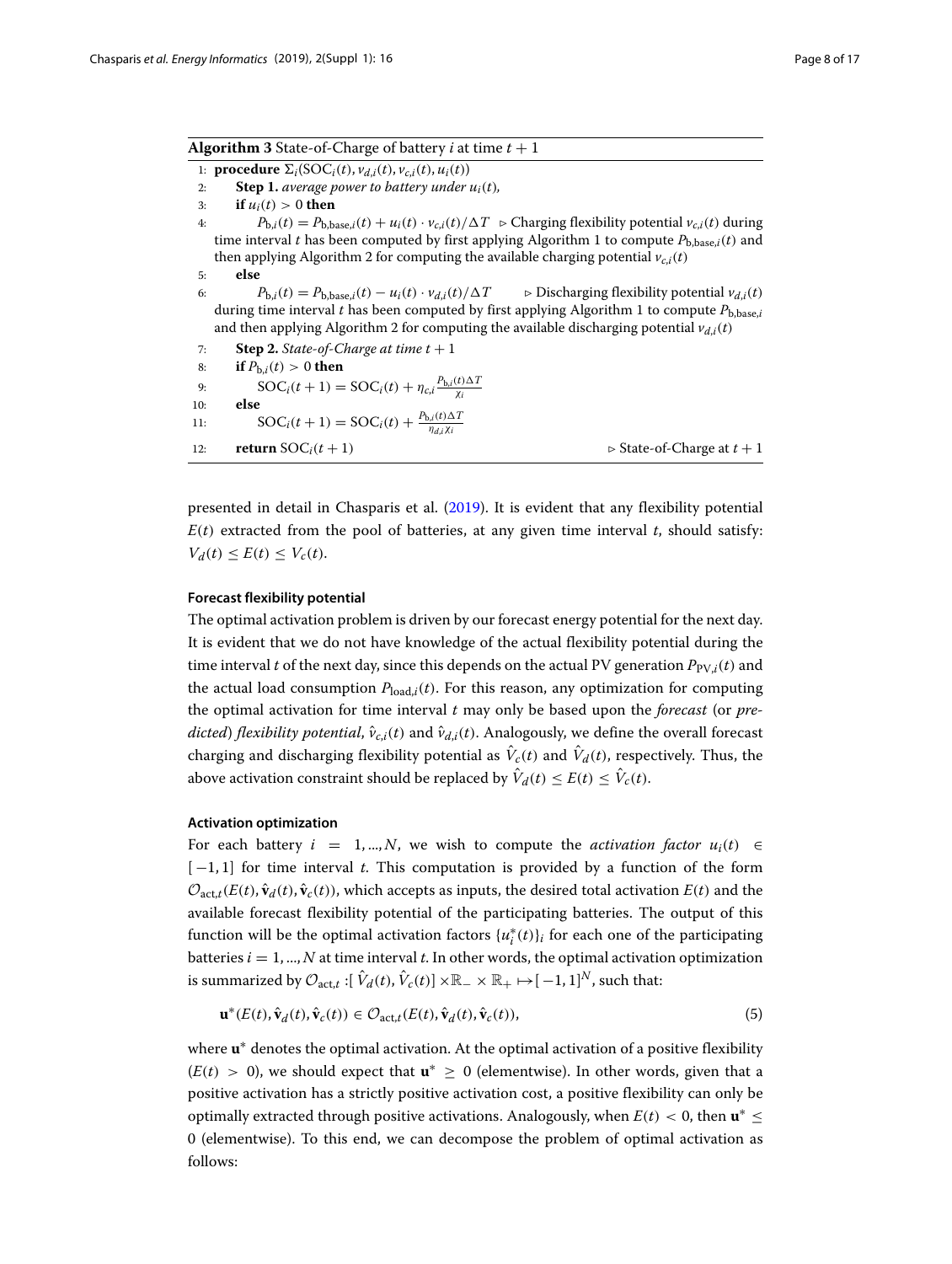$$
\mathbf{u}^*(E, \hat{\mathbf{v}}_d, \hat{\mathbf{v}}_c) \in \mathcal{O}_{\text{act},t}(E, \hat{\mathbf{v}}_d, \hat{\mathbf{v}}_c) = \begin{cases} \mathcal{O}_{\text{act},d,t}(E, \hat{\mathbf{v}}_d), \text{ if } E \le 0, \\ \mathcal{O}_{\text{act},c,t}(E, \hat{\mathbf{v}}_c), \text{ if } E > 0. \end{cases}
$$
(6)

In particular, let us first consider the case of a negative (or discharging) desirable energy activation, i.e.,  $E < 0$ . In this case, the optimal activation is the solution to the following optimization problem:

<span id="page-8-0"></span>
$$
\mathcal{O}_{\text{act},d,t}(E,\hat{\mathbf{v}}_d(t)) : \begin{cases} \arg \min \ C_{d,t}(\mathbf{u}, \hat{\mathbf{v}}_d(t)) \doteq \sum_{i=1}^n u_i v_{d,i}(t) \beta_{d,i}(t) \\ \text{s.t.} \quad & \sum_{i=1}^n u_i \hat{v}_{d,i}(t) = -E \\ \text{var.} \quad & u_i \in [-1,0], \ i = 1,2,...,N. \end{cases} \tag{7}
$$

Analogously, for the case of positive (or charging) desirable activation  $E > 0$ , the optimization takes on the following form:

$$
\mathcal{O}_{\text{act},c,t}(E,\hat{\mathbf{v}}_c(t)) : \begin{cases} \text{arg min } C_{c,t}(\mathbf{u},\hat{\mathbf{v}}_c(t)) \doteq \sum_{i=1}^n u_i v_{c,i}(t) \beta_{c,i}(t) \\ \text{s.t. } \sum_{i=1}^n u_i \hat{v}_{c,i}(t) = E \\ \text{var. } u_i \in [0,1], i = 1,2,...,N. \end{cases}
$$
(8)

### **Optimal activation algorithm**

Reference (Chasparis et al. [2019\)](#page-16-15) provides an algorithm for computing the optimal activation (cf., (Chasparis et al. [2019,](#page-16-15) Algorithm 1)), and takes the form of a merit-order optimization. We will present here only the case of discharging activation, i.e., when  $E(t) < 0$ , since the charging activation will be similar.

We first order the set of participating batteries in ascending order, with respect to the cost coefficient  $\beta_{d,i}(t)$ . In other words, we order the batteries as follows:  $\beta_{d,1}(t) \leq$  $\beta_{d,2}(t) \leq \ldots \leq \beta_{d,N}(t)$ . Define also the function  $\kappa_d : [\hat{V}_d(t), \hat{V}_c(t)] \times \mathbb{R}^N_- \mapsto \mathbb{N}$ , such that  $\kappa_d$  + 1 corresponds to the minimum number of batteries that should be activated in order to generate a total discharging flexibility potential of  $E(t) < 0$ . In other words,

$$
\kappa_d(E, \hat{\mathbf{v}}_d(t)) \doteq \max \left\{ k \in \{1, 2, ..., N\} : 0 \ge \sum_{i=1}^k \hat{v}_{d,i}(t) > E \right\}.
$$
 (9)

**Algorithm 4** Optimal activation for generating discharging flexibility  $E(t) < 0$ 

1: **procedure**  $\mathcal{O}_{\text{ACT},d,t}(E(t), \hat{\mathbf{v}}_d(t))$ <br>2: order participants  $i = 1, 2, ...$ 2: order participants *i* = 1, 2, ..., *N* in ascending order  $\beta_{d,1}(t) \leq \beta_{d,2}(t) \leq \cdots \leq \beta_{d,N}(t)$ <br>3: **for** *i* = 1, 2, ..., *N* **do** 3: **for**  $i = 1, 2, ..., N$  **do**<br>4: **if**  $i < \kappa_d(E(t), \hat{\mathbf{v}}_d)$ 4: **if**  $i \le \kappa_d(E(t), \hat{\mathbf{v}}_d(t))$  then<br>5:  $u^*(t) = -1$ 5:  $u_i^*(t) = -1$ 6: **else** 7: **if**  $i = \kappa_d(E(t), \hat{\mathbf{v}}_d(t)) + 1$  **then** 8:  $u_i^*(t) = -\left(E(t) - \sum_{j=1}^{i-1} \hat{v}_{d,j}(t)\right) / \hat{v}_{d,i}(t) \Rightarrow \text{By definition of } \kappa_d \text{, the numerator.}$ defines the remaining energy that should be extracted from battery  $\kappa_d + 1$ . 9: **else** 10: *u*∗  $u_i^*(t) = 0$ 11: **return u**∗(*t*)

It is straightforward to show (using strong duality) that the optimal activation is given by Algorithm 4.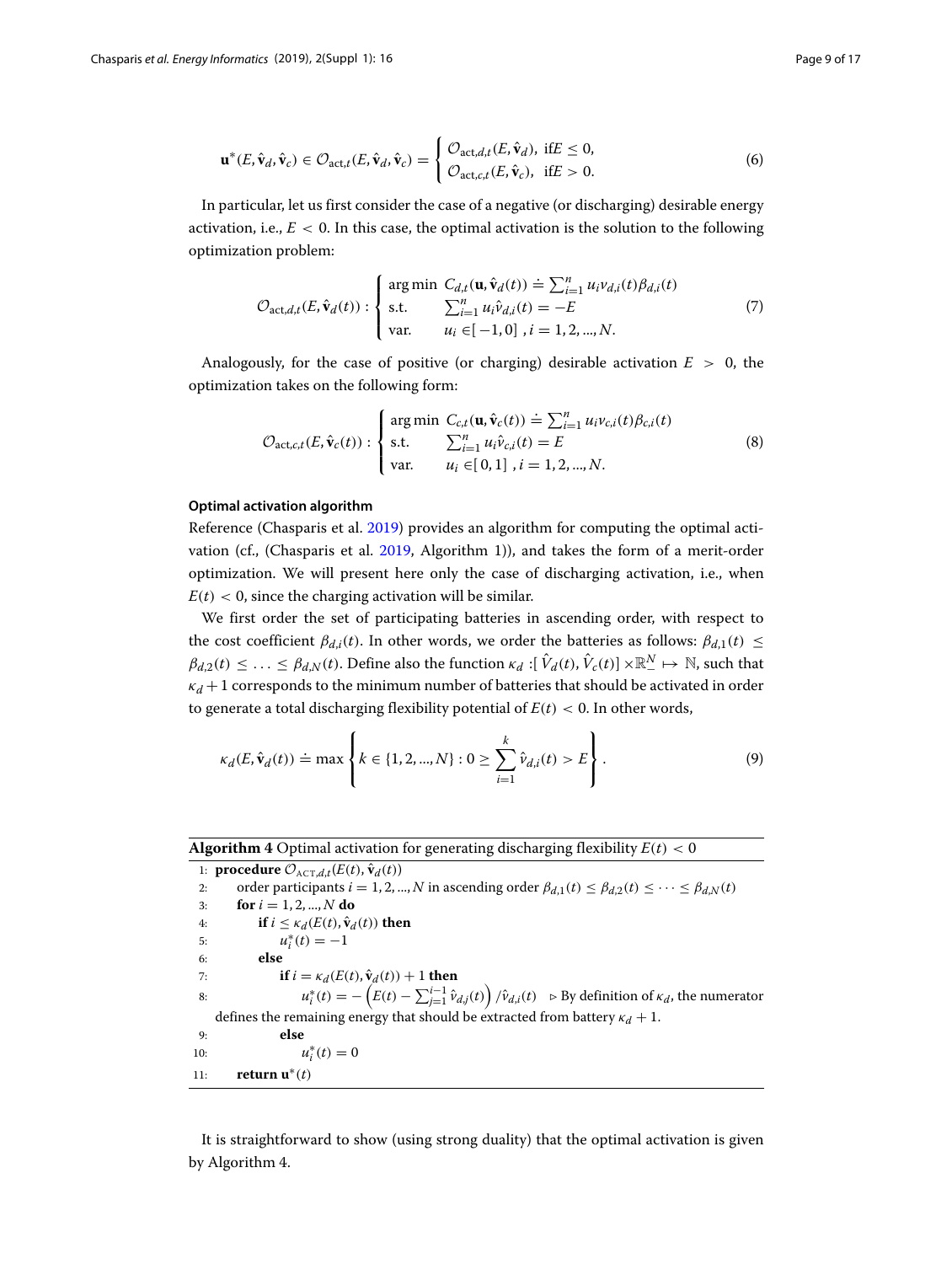**Proposition 1** (Proposition 7.2 in Chasparis et al. [\(2019\)](#page-16-15)) *The activation* **u**∗ *computed by Algorithm 4 is an optimal solution to optimization [\(7\)](#page-8-0).*

### <span id="page-9-0"></span>**Day-ahead (DA) optimization**

### **Optimization under perfect forecasts**

In this section, we present the optimization of flexibility extraction  ${E(t)}_t$  (positive or negative), during the next day  $t = 1, ..., T$ , that would be optimal for the aggregator to provide to the DA market. The aggregator would like to exploit the variations in the DA price over the next day in order to increase its revenues.

In this subsection, we will assume that the aggregator has perfect knowledge over the dynamics of the day-ahead flexibility potential of the participating batteries, i.e., all the required forecasts are assumed perfectly known. In this case, the optimization problem for computing the optimal activations, given some exogenous sequence of the clearing DA prices, denoted by  $\{p_{DA}(t)\}_t$ , will be of the following form:

<span id="page-9-1"></span>
$$
\mathcal{O}_{DA}\left(\{\mathbf{v}_d(t)\}_{t=1}^T, \{\mathbf{v}_c(t)\}_{t=1}^T\right):
$$
\n
$$
\begin{cases}\n\arg \max \sum_{t=1}^T g_t(E(t), \mathbf{u}^*(t), \mathbf{v}_d(t), \mathbf{v}_c(t), p_{DA}(t)) \\
\text{s.t.} \qquad [V_d(t+1), V_c(t+1)] = \overline{\Phi}(V_d(t), V_c(t), \mathbf{u}^*(t), \Delta P(t)) \\
V_d(t) \le E(t) \le V_c(t) \\
\mathbf{u}^*(t) \in \mathcal{O}_{\text{act},t}(E(t), \mathbf{v}_d(t), \mathbf{v}_c(t)) \\
\text{var.} \qquad E(t) \in \mathbb{R}, t = 1, ..., T.\n\end{cases}
$$
\n(10)

where,

$$
g_t(E(t), \mathbf{u}^*(t), \mathbf{v}_d(t), \mathbf{v}_c(t), p_{\text{DA}}(t)) \doteq
$$
  
\n
$$
\mathbb{I}_{(0,\infty)}(E(t)) \cdot \left[ -p_{\text{DA}}(t) \cdot E(t) - C_{c,t}(\mathbf{u}^*(t), \mathbf{v}_c(t)) \right] +
$$
  
\n
$$
\mathbb{I}_{(-\infty,0]}(E(t)) \cdot \left[ -p_{\text{DA}}(t) \cdot E(t) - C_{d,t}(\mathbf{u}^*(t), \mathbf{v}_d(t)) \right]
$$

represents the utility of the aggregator when provides flexibility  $E(t)$  (positive/negative) at time *t*, where  $\mathbb{I}_A : \mathbb{R} \mapsto \{0, 1\}$  denotes the index function for some set  $A \subseteq \mathbb{R}$ , i.e.,

$$
\mathbb{I}_A(x) = \begin{cases} 1 & \text{if } x \in A \\ 0 & \text{else.} \end{cases}
$$

Note that, when  $E(t) > 0$ , the aggregator is *charged* with  $-p_{DA}(t)E(t)$  (since this energy is purchased from the DA market), and when  $E(t) < 0$ , the aggregator is *credited* with  $-p<sub>DA</sub>(t)E(t)$  (since this energy is sold to the DA market). The variable  $\mathbf{u}^*(t)$  is a solution to the activation optimization  $\mathcal{O}_{\text{act},t}$  presented in ["Optimal activation"](#page-6-0) section, i.e., it is a function of the overall offered flexibility  $E(t)$ . In other words, in order to evaluate the utility of an offered flexibility  $E(t)$ , we should know the corresponding optimal activation (i.e., which batteries should contribute to generate  $E(t)$ ). We write  $\mathbf{u}^*(t)$  instead of  $\mathbf{u}^*(E(t), \mathbf{v}_d(t), \mathbf{v}_c(t))$  to simplify notation.

Due to the equilibrium constraints that should be satisfied by **u**∗ summarized in the constraint  $\mathbf{u}^*(t) \in \mathcal{O}_{\text{act},t}(E(t), \mathbf{v}_d(t), \mathbf{v}_c(t))$ , optimization  $\mathcal{O}_{\text{DA}}$  corresponds to a mathematical program with equilibrium constraints (MPEC). The outcome of the DA optimization will be a sequence of optimal flexibilities *E*∗(*t*) over the next day that the aggregator should commit to offer to the DA market.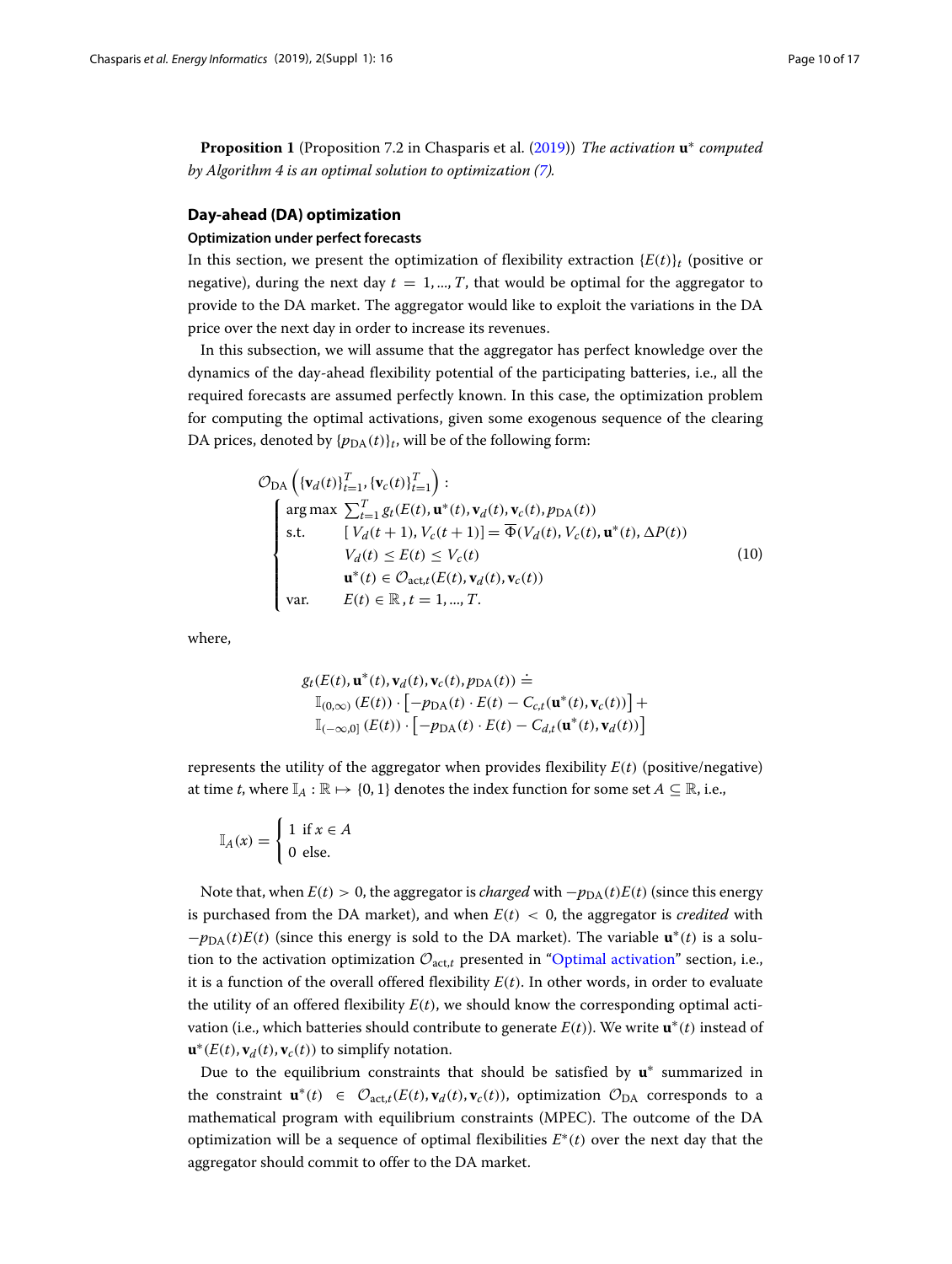### <span id="page-10-2"></span>**Optimization under imperfect forecasts**

In the presence of imperfect forecasts, the aggregator can still address the optimization problem [\(10\)](#page-9-1) using forecasts of the flexibility potential,  $\hat{\mathbf{v}}_d(t)$  and  $\hat{\mathbf{v}}_c(t)$ , and the DA price  $\hat{p}_{DA}(t)$ . However, possible discrepancies between actual and estimated quantities will lead to imbalances between the promised commitment *E*∗(*t*) (calculated using forecasts) and the available one. This can lead to imbalance costs.

Assuming that the imbalance price is  $p_{\text{imb}}(t)$  at time interval *t*, the *actual objective function* that the aggregator is facing when implementing *E*∗(*t*) is instead:

<span id="page-10-1"></span>
$$
\tilde{g}_t(E^*(t), \mathbf{u}^*(t), \mathbf{v}_d(t), \mathbf{v}_c(t), p_{DA}(t)) \doteq \n\mathbb{I}_{(0, V_c(t)]}(E^*(t)) \cdot [-p_{DA}(t)E^*(t) - C_{c,t}(\mathbf{u}^*(t), \mathbf{v}_c(t))] + \n\mathbb{I}_{[V_d(t),0]}(E^*(t)) \cdot [-p_{DA}(t)E^*(t) - C_{d,t}(\mathbf{u}^*(t), \mathbf{v}_d(t))] + \n\mathbb{I}_{(V_c(t),\infty)}(E^*(t)) \cdot [-p_{DA}(t)V_c(t) - C_{c,t}(\mathbf{u}^*(t), \mathbf{v}_c(t)) - p_{imb}(t)(E^*(t) - V_c(t))] + \n\mathbb{I}_{(-\infty,V_d(t))}(E^*(t)) \cdot [-p_{DA}(t)V_d(t) - C_{d,t}(\mathbf{u}^*(t), \mathbf{v}_d(t)) + p_{imb}(t)(E^*(t) - V_d(t))],
$$
\n(11)

where recall that  $\mathbf{u}^*(t)$  is the optimal activation under  $E^*(t)$ . In other words, the above utility function is the one realized by the aggregator after the completion of the optimization horizon and when the actual measured data  $(\mathbf{v}_d(t), \mathbf{v}_c(t))$  and  $p_{\text{DA}}(t)$  are revealed. The last two terms of the actual utility function corresponds to the penalty that the aggregator pays due to the resulting energy imbalance.

Ideally, we would like that the actual utility of Eq. [\(11\)](#page-10-1) replaces the perfect-forecast utility of optimization  $(10)$ , so that we also incorporate the expected costs of faulty forecasts. However, in order to incorporate these costs, it is necessary that we have available an accurate distribution of the forecast errors. Usually, such distribution of errors is not available. For this reason, in the following section, we propose a reinforcement-learning methodology, where, due to an averaging effect, the trained policy will incorporate the possibility of forecast errors.

### <span id="page-10-0"></span>**Approximate dynamic programming (ADP) for DA optimization ADP background and algorithm**

We will consider a version of ADP that can be used to compute optimal policies for dynamic optimization problems of the form [\(10\)](#page-9-1). The proposed scheme is based upon Monte-Carlo simulations and least-squares approximation.

ADP methodologies are based on the notion of *cost-to-go*, or better here *utility-togo*. That is, for each time-interval  $t \in \{1, 2, ..., T\}$ , we consider the objective function of the sub-problem starting from *t* onwards (until the end of the optimization horizon *T*). The utility-to-go at time *t* will be denoted by  $J_t^{\mu_t}$ , defined as follows  $J_t^{\mu_t}$  = =  $\sum_{\tau=t}^{T} \tilde{g}_t$ , which is a function of the current *state variables*  $V_d(t)$ ,  $V_c(t)$  and the exogenously defined DA prices  $\{p_{\text{DA}}(\tau)\}_{\tau=\frac{1}{T}}^T$  during the optimization horizon. In other words,  $J_t^{\mu_t} = J_t^{\mu_t} (E(t), V_d(t), V_c(t), \{p_{\text{DA}}(\tau)\}_{\tau=1}^T)$ . The superscript  $\mu_t$  refers to the policy implemented at time *t* and it captures the reasoning based on which actions are selected as a function of the currently available information. The **u**∗(*t*), which corresponds to the optimal activation of the selected flexibility  $E(t)$  will not be directly included as a parameter of  $J_t^{\mu_t}$ , but it is indirectly taken into account when  $E(t)$  is implemented. The utility-to-go  $J_t^{\mu_t}$  also depends on the forecast PV generation and load consumption of the remaining optimization horizon, however we suppress this dependence to simplify notation.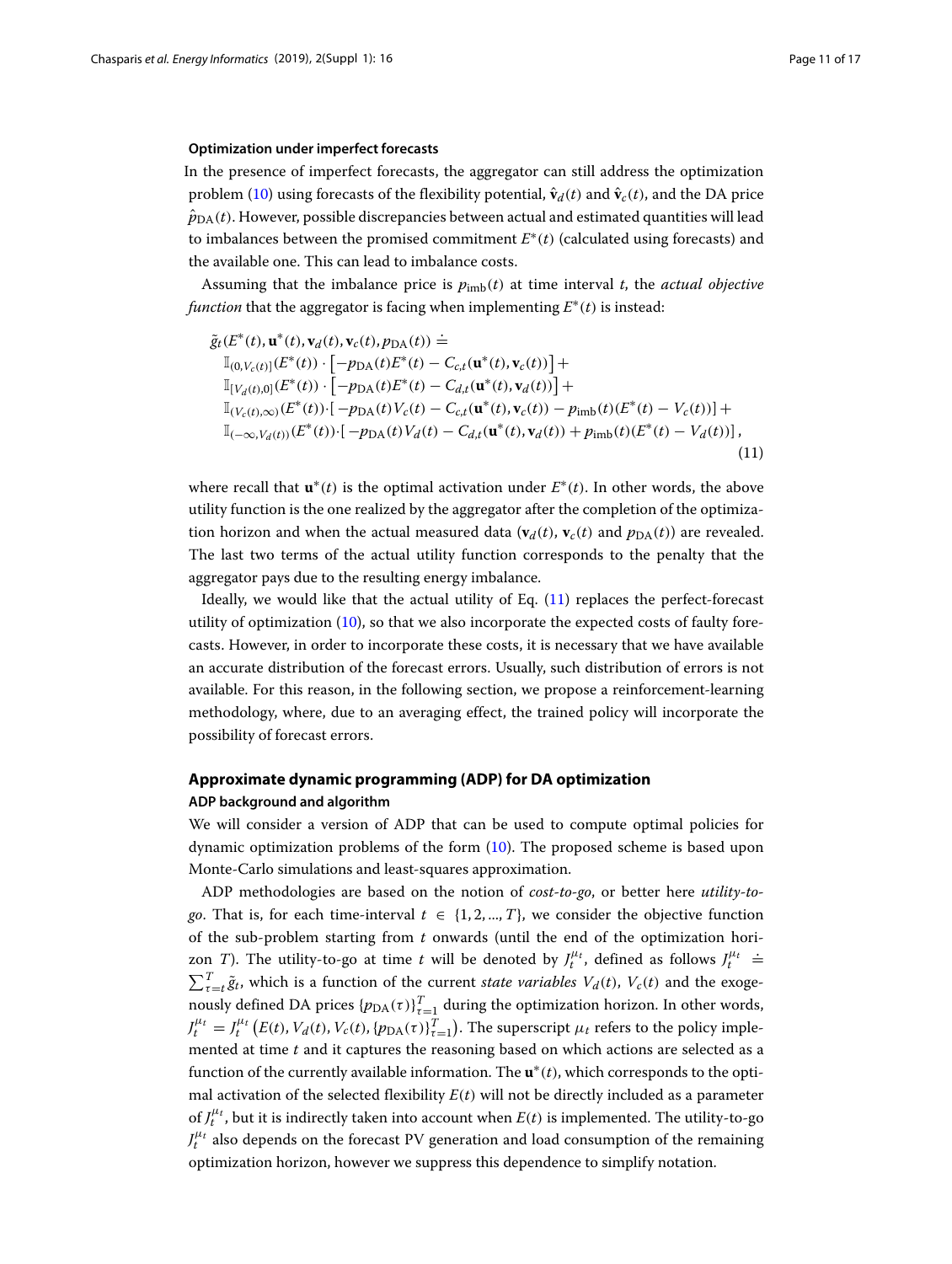For finite-horizon dynamic programming problems (of the form [\(10\)](#page-9-1)), Bellman's Dynamic Programming principle (cf., (Bertsekas [2000,](#page-16-16) Proposition 1.3.1)) states that a policy  $\mu_t^*$  that maximizes  $J_t^{\mu_t}$  at time *t*, is also an optimal policy for the original optimization problem [\(10\)](#page-9-1) at time *t*. As we discussed though in ["Optimization under imperfect forecasts"](#page-10-2) section, due to forecast errors, the actual realized utility is not  $g$  but  $\tilde{g}$  (possibly incorporating imbalance costs). Thus, the explicit form of  $J_t^{\mu_t}$  is not a-priori known, and therefore an *exact solution* (i.e., a closed-form expression for the optimal policy  $\mu_t$ ) cannot be computed in practice. To this end, we introduce instead approximation functions of the form  $Q_t(E(t), \hat{V}_d(t), \hat{V}_c(t), \{\hat{p}_{\text{DA}}(\tau)\}_{\tau=1}^T)$ (so called, *Q*-factors) that approximate the utility-to-go function  $J_t^{\mu_t}$  based on the available forecasts. A different *Q*-factor applies to each time interval *t*, and it can be used to generate an approximate policy  $\hat{\mu}_t$  for this interval. In particular, the approximate policy  $\hat{\mu}_t$  can be computed as:

<span id="page-11-0"></span>
$$
\hat{\mu}_t\left(\hat{V}_d(t), \hat{V}_c(t), \{\hat{p}_{\text{DA}}(\tau)\}_{\tau=1}^T\right) \doteq \max_{E \in [\hat{V}_d(t), \hat{V}_c(t)]} Q_t\left(E, \hat{V}_d(t), \hat{V}_c(t), \{\hat{p}_{\text{DA}}(\tau)\}_{\tau=1}^T\right),\tag{12}
$$

which is a function of the available information at time *t*,  $\hat{V}_d(t)$ ,  $\hat{V}_c(t)$ ,  $\{\hat{p}_{DA}(\tau)\}_{\tau=1}^T$ .

A common approach that is used to compute the *Q*-factors is Monte-Carlo simulations that proceeds as follows. Prior to any day-ahead optimization, we first generate a timeseries forecast (*sample path*) for the overall PV generation, the overall load consumption and the DA price. Then, for each time interval *t* of this sample path, we compute the optimal flexibility commitment *E*∗(*t*) using the approximate policy of Eq. [\(12\)](#page-11-0). Then, at the end of the optimization horizon, we evaluate the performance of the approximate policy  $\hat{\mu}_t$  by computing the actual utility-to-go  $J_t^{\hat{\mu}_t}$  using the actual measurements. By utilizing the approximation error  $|J_t^{\hat{\mu}_t} - Q_t|$ , we can improve our approximation functions  $Q_t$ .

The specific form of the *Q*-factors considered here is the following:

<span id="page-11-1"></span>
$$
Q_{t}(E, \hat{V}_{d}(t), \hat{V}_{c}(t), \hat{p}_{DA}(t)) \doteq \alpha_{0,t} + \alpha_{1,t} \cdot [E]_{+} \cdot [\hat{p}_{DAf}(t) - \hat{p}_{DA}(t)]_{+} + \alpha_{2,t} \cdot [E]_{-} \cdot [\hat{p}_{DAf}(t) - \hat{p}_{DA}(t)]_{+} - \alpha_{3,t} \cdot [E]_{+} \cdot [\hat{p}_{DA}(t) - \hat{p}_{DA,p}(t)]_{+} - \alpha_{4,t} \cdot [E]_{-} \cdot [\hat{p}_{DA}(t) - \hat{p}_{DA,p}(t)]_{+} - \alpha_{5,t} \cdot [E]_{+} \cdot [\hat{p}_{DA}(t) - \hat{p}_{DAf}(t)]_{+} - \alpha_{6,t} \cdot [E]_{-} \cdot [\hat{p}_{DA}(t) - \hat{p}_{DAf}(t)]_{+} \tag{13}
$$

for  $E \in [\hat{V}_d(t), \hat{V}_c(t)]$ , where

$$
\hat{p}_{\text{DA}f}(t) \doteq \begin{cases}\n\frac{1}{T-t} \sum_{\tau=t+1}^{T} \hat{p}_{\text{DA}}(\tau) & \text{if } t < T \\
\hat{p}_{\text{DA}}(T) & \text{if } t = T\n\end{cases}
$$

is the average DA price in the future time intervals, and

$$
\hat{p}_{\text{DA},p}(t) \doteq \begin{cases} \hat{p}_{\text{DA}}(1) & \text{if } t = 1\\ \frac{1}{t-1} \sum_{\tau=1}^{t-1} \hat{p}_{\text{DA}}(\tau) & \text{if } t > 1 \end{cases}
$$

is the average DA price in the previous time intervals. Furthermore, for some real number *x*, we denote  $[x]_+$   $\stackrel{\text{?}}{=}$  max{*x*, 0} and  $[x]_−$   $\stackrel{\text{?}}{=}$  min{*x*, 0}. Finally, the constants  ${\alpha_{0,t}, \alpha_{1,t}, ..., \alpha_{6,t}}$  for each interval *t* are the unknown parameters. We employ also the constraint  $\alpha_{1,t},...,\alpha_{6,t} \geq 0$ .

The Q-factors of Eq. [\(13\)](#page-11-1) capture the anticipated utility/losses in the remaining optimization steps. In particular, the first part (multiplying  $\alpha_{1,t}$ ) captures the anticipated revenues when purchasing electricity (i.e.,  $E > 0$ ), due to a future increase in the DA price. The fourth part (multiplying  $\alpha_{4,t}$ ) captures the anticipated revenues when selling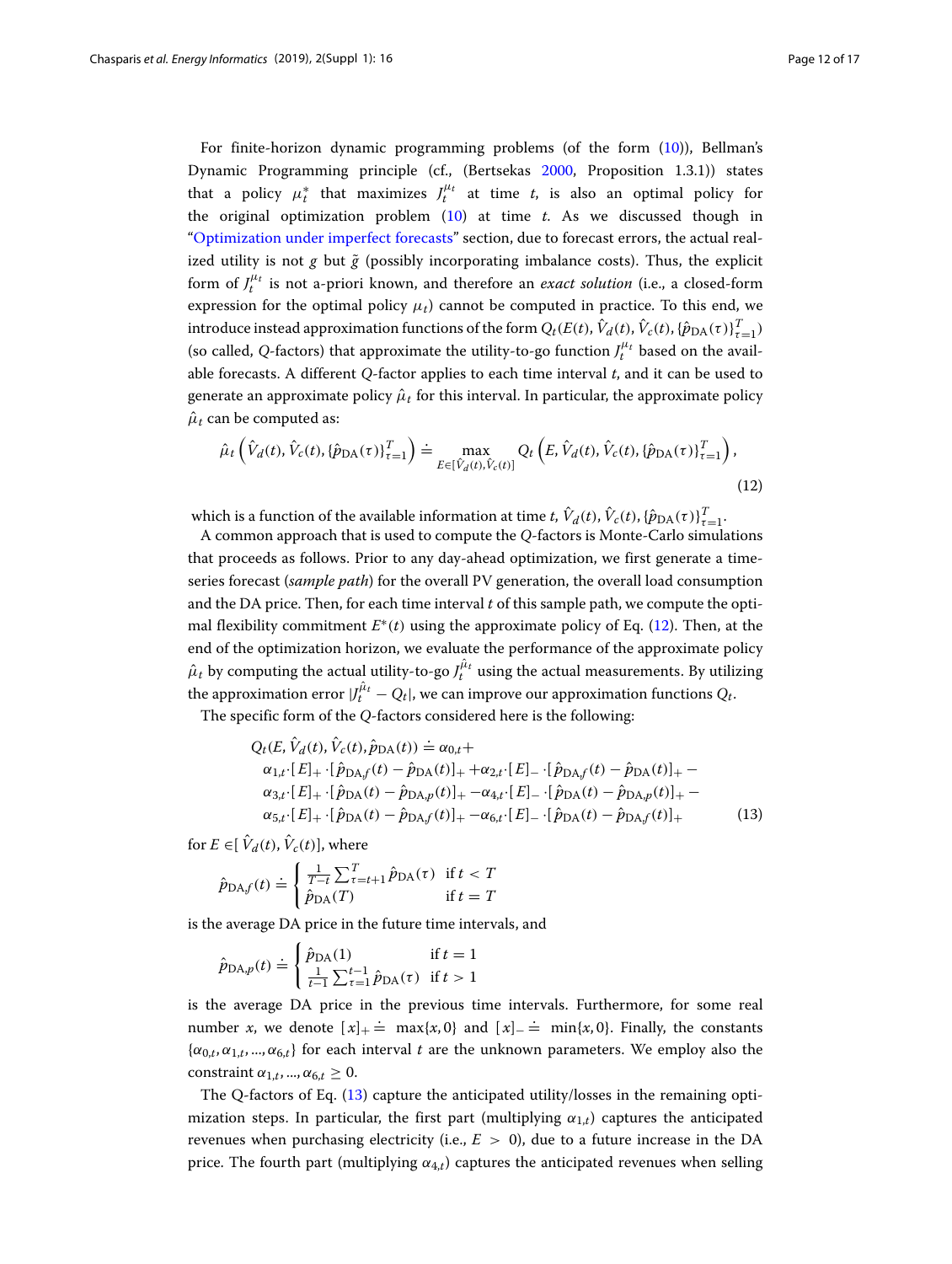electricity (i.e.,  $E < 0$ ) due to a current increase in the DA price. The remaining parts intend to minimize different forms of anticipated opportunity costs, which may or may not eventually be part of the actual utility-to-go  $J_t^{\hat{\mu}_t}$ . For example, the sixth term (multiplying  $\alpha_{6,t}$ ) captures the anticipated revenues of discharging the battery when anticipating a drop in the future electricity price (thus, giving the opportunity to charge the battery at later stages).

As discussed in detail in (Bertsekas and Tsitsiklis [\(1996\)](#page-16-17), Section 6.2.1), an issue critical to the success of this method is whether the assumed form of the *Q*-factors is rich enough to capture the actual utility-to-go. Furthermore, the simulations should generate sample paths that are *persistently exciting* is order for the (least-squares) approximation to converge (cf., (Ljung [1999\)](#page-16-18)). As we will see in the forthcoming experimental evaluation, the considered form [\(13\)](#page-11-1) will be sufficient to generate accurate approximations.

The details of the ADP algorithm implemented for the DA optimization is presented by Algorithm 5. It consists of two main processes, namely a) *forward simulation* (Step 3), and b) *backward evaluation* (Step 4). In the forward simulation, and for each sample path  $s \in S$  (i.e., each simulation day), we simulate the action selection process (according to Step 3a) and using the current approximation factors  $\{Q_t^{(s)}\}_t$ . In the backward evaluation, and starting from the last interval of each sample day, we evaluate the utility-to-go performance of the offered flexibility on the actual/realized data. This evaluation can then be used to better approximate the *Q* factors (Step 4c). We should expect that as we increase the number of tested sample paths, the approximation error of the utility-to-go approaches zero.

After the *Q*-factors have been trained, as Algorithm 5 demonstrates, at the beginning of each day, we can employ the trained factors to compute the optimal flexibility bidding as Step 3 of Algorithm 5 describes.

### <span id="page-12-0"></span>**Discussion**

The reasons for considering the proposed hierarchical- and ADP-based optimization are the following: i) the original problem formulation of Eq.  $(10)$  constitutes a dynamicprogramming (DP) optimization problem (due to the battery dynamics); ii) the original problem is subject to equilibrium constraints (for each quantity of extracted flexibility there is an optimal activation); iii) the original problem involves integer (activation) variables; iv) an exact DP solution to the combined (integer) optimization of optimal bidding and optimal activation of the batteries is practically infeasible; v) by separating the decisions over the optimal energy commitment (Step 3a of Algorithm 5) from the (precomputed) optimal activation (Step 3b of Algorithm 5), the overall scheme avoids the computational complexity of the combined scheduling problem; vi) the ADP optimization provides strategies (rather than explicit schedules), thus the solution can be updated whenever updated forecasts become available; vii) the learning-based nature of the algorithm allows for capturing the effects of imperfect forecasts due to averaging.

### **Experimental evaluation**

Algorithm 5 was implemented on real-world data collected from *N* = 30 batterystorage systems located in the state of Upper-Austria, over the duration of approximately one year. The simulation days used for training the *Q*-factors correspond to approximately 4000 days (since a simulation day was used more than once to achieve better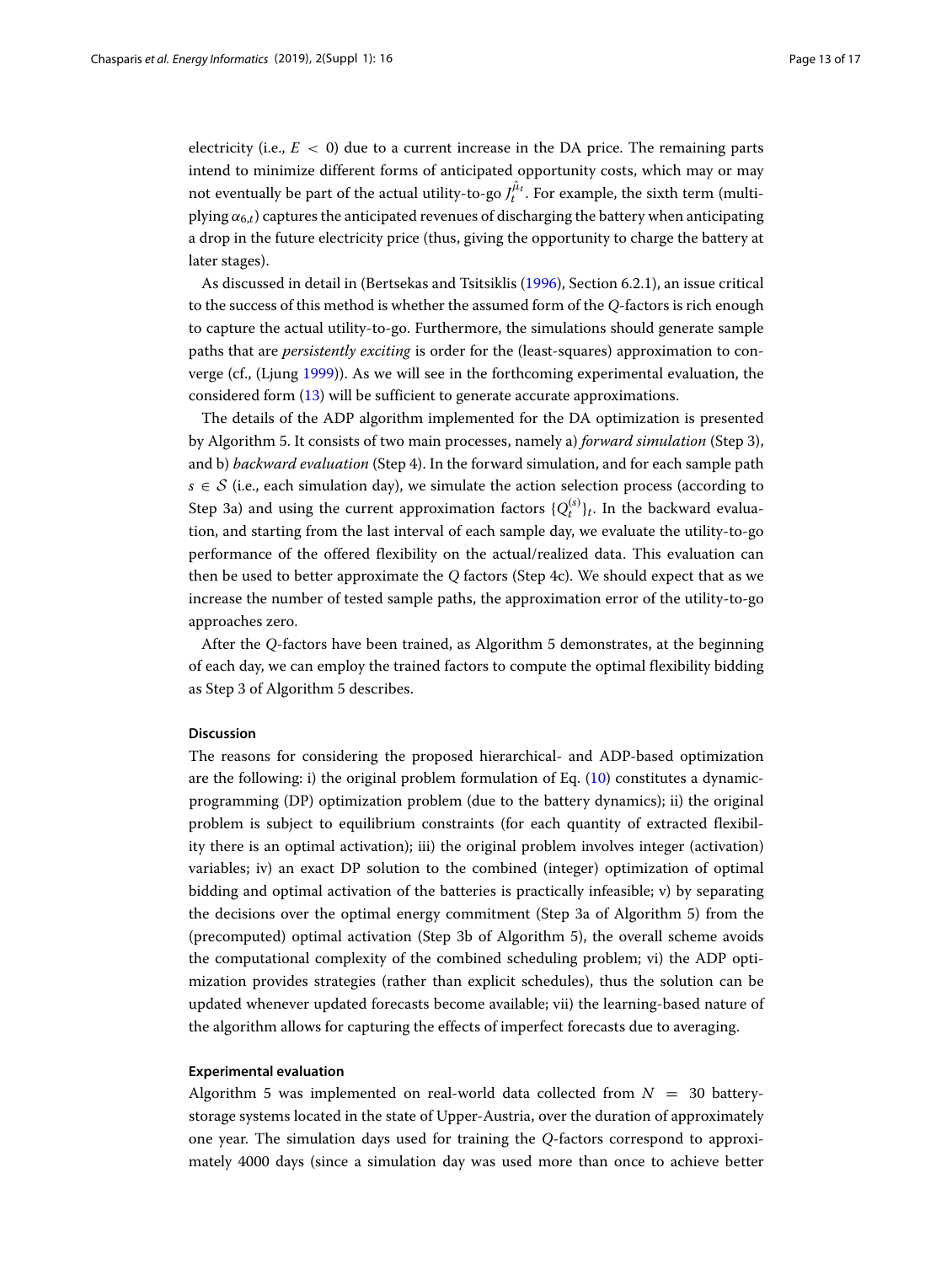**Algorithm 5** Optimal utility-to-go training  $\{Q_t\}_{t=1}^T$ 

### 1: **procedure** ADP

- 2: **Step 1.** Choose sample paths, denoted by  $s \in S$  (each of which corresponds to one day) of DA clearing prices  $\left\{\hat{p}_{\text{DA}}^{(s)}(1:T)\right\}$ , and PV power generation  $\left\{ \hat{P}_{\text{PV},i}^{(s)}(1:T) \right\}$ *s* , load consumption  $\left\{ \hat{P}_{\text{load},i}^{(s)}(1:T) \right\}$ and initial state-of-charge  $\{SOC_i^{(s)}(0)\}_s$  from several households  $i = 1, N$
- 3: *Step 2.* Define the following approximation factor of the utility-to-go,

$$
Q_t^{(s)} = Q_t^{(s)} \left( E^{(s)}(t), \hat{V}_d^{(s)}(t), \hat{V}_c^{(s)}(t), \hat{p}_{\text{DA}}^{(s)}(1:T) \right),
$$

 $t = 1, ..., T$ ,  $s \in S$ , given by Eq. [\(13\)](#page-11-1), with unknown constants  $\alpha_{0,t}^{(s)}$ ,  $\alpha_{1,t}^{(s)}$ , ...,  $\alpha_{7,t}^{(s)}$ , for  $s =$  $1, ..., |\mathcal{S}|$ , and $E^{(s)}(t) \in [\hat{V}_d(t), \hat{V}_c(t)].$ 

4: *Step 3.* **Computing optimal flexibility extraction using forecasts**

the previous sample path  $s - 1$  evaluated at the current state, i.e.,

5: Set  $s = 0$ .<br>6: **for**  $t = 1, 2, ..., T$  **do** 6: **for**  $t = 1, 2, ..., T$  **do**  $\triangleright$  **Throughout the sample path of one day** *s* 7: **Step 3a.** Compute the decision at time *t* using the approximations of  $O_2^{(s-1)}$  during *7*∶ **Step 3a.** Compute the decision at time *t* using the approximations of  $Q_t^{(s-1)}$  during

$$
E^{(s)}(t) \in \begin{cases} \arg \max_{E \in \left[ \hat{V}_d^{(s)}(t), \hat{V}_c^{(s)}(t) \right]} Q_t^{(s-1)} \left( E, \hat{V}_d^{(s)}(t), \hat{V}_c^{(s)}(t), \hat{p}_{\text{DA}}^{(s)}(1:T) \right), & \text{w.p.} 1 - \lambda \\ \text{rand} \left[ \hat{V}_d^{(s)}(t), \hat{V}_c^{(s)}(t) \right], & \text{w.p.}\lambda. \end{cases}
$$

 We use our currently available approximations, evaluated at sample path *s* − 1, to compute our action at time *t*. For a small probability λ, we select a random (feasible) action, in order to create conditions of *persistence of excitation* in the identification of the *Q*-factors (cf., (Ljung [1999,](#page-16-18) Definition 13.2)).

8: **Step 3b.** For the selected flexibility extracted (positive or negative)  $E^{(s)}(t)$ , we compute the optimal activations of the participating batteries, i.e.,

$$
\mathbf{u}^{(s)}(t) \in \mathcal{O}_{\text{act},t}\left(E(t), \hat{\mathbf{v}}_d^{(s)}(t), \hat{\mathbf{v}}_c^{(s)}(t)\right)
$$

the solution of which is given in ["Optimal activation"](#page-6-0) section.

9: *Step 3c.* Update the total energy potential state

$$
\left[\hat{V}_d^{(s)}(t+1), \hat{V}_c^{(s)}(t+1)\right] = \overline{\Phi}\left(\hat{V}_d^{(s)}(t), \hat{V}_c^{(s)}(t), \mathbf{u}^{(s)}(t), \widehat{\Delta P}^{(s)}(t)\right)
$$

- 10: *Step 3d.* Implement the computed activation strategy **u**∗(*t*) during time interval *t*.
- 11: *Step 4.* **Evaluating selected actions using actual data and going backwards**
- 12: Set  $J_T \doteq \tilde{g}_T$ , which corresponds to the actual performance during the last time interval *T* of the sample path *s*.
- 13: **for**  $t = T 1, T 2, ..., 1$  **do**
- 14: *Step 4a.* At the end of interval *t*, and given the actual recorded data (of PV generation and load consumption), we evaluate the performance of the implemented activation strategy,  $q_t = \tilde{g}_t \left( E^{(s)}(t), \mathbf{v}_d^{(s)}(t), \mathbf{v}_c^{(s)}(t), p_{\text{DA}}^{(s)}(t) \right).$
- 15: **Step 4b.** Compute a time-*t* sample of the utility-to-go,  $J_t = r \cdot J_{t+1} + q_t$ , with discount factor  $r = 1$ .
- 16: *Step 4c.* Use this sample *Jt* to train the utility-to-go factor

$$
Q_t^{(s)} \leftarrow \mathcal{M}\left(Q_t^{(s-1)}, J_t\right)
$$

where M is the training model that we use to train the parameters of the *Q* factors. In this case, it corresponds to a Recursive-Least-Squares filter (cf., (Sayed [2003\)](#page-16-19)).

- 17: **Step 5.** Increment *s*. If  $k < |\mathcal{S}|$  go to Step 3.
- 18: **Step 6. return** the Q-factors of the final stage  $|S|$ ,  $\{Q_t^{(|S|)}\}_t$

training performance of the recursive-least-squares filter implemented). For these evaluations, we considered  $\Delta T = 15$ *min*, which implies that each day consists of  $T = 96$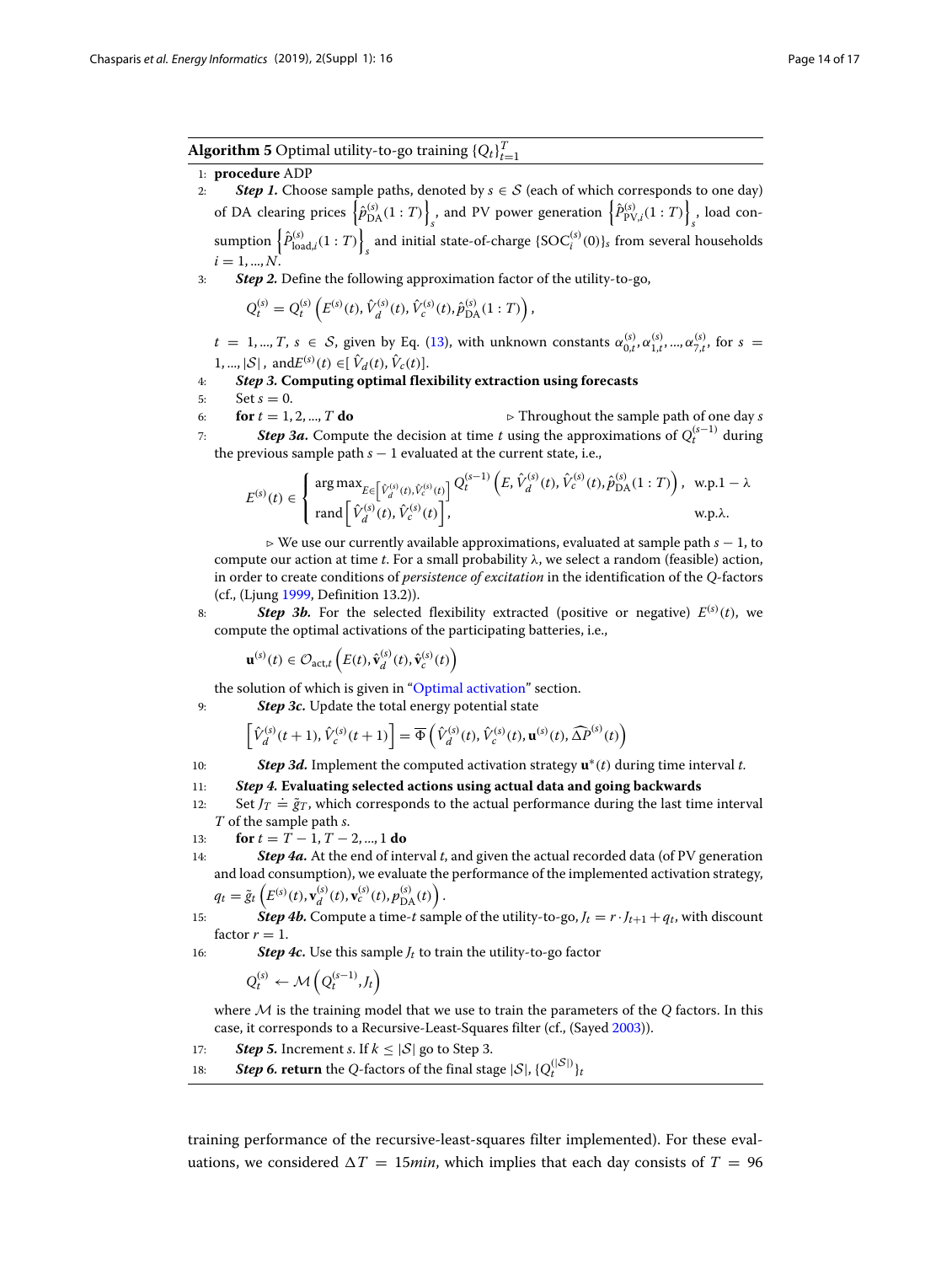

<span id="page-14-0"></span>time intervals. The available data include recordings of PV power generation and load consumption.

At the beginning of each simulation day, the trained *Q*-factors are used to derive the optimal flexibility commitments over the upcoming day using forecast values of the unknown data ( $\Delta P$  and  $\hat{p}_{\mathrm{DA}}$ ). At the end of the upcoming day, when the actual data  $\Delta P$ and  $p<sub>DA</sub>$  have been revealed, the performance of these flexibility commitments are evaluated and the approximation errors over  $t = 1, ..., T$  are used to train the *Q*-factors. The approximation error of the utility-to-go function during training is depicted in Fig. [2,](#page-14-0) where we see that the considered  $Q_1$ -factors (of the first time interval) can quite accurately approximate the actual utility-to-go *J*1.

When the training of the *Q*-factors has been completed, we evaluate the trained factors on a test data set of sample paths (days), which have not been used during training. The outcome of these test evaluations are depicted in Fig. [3.](#page-14-1) Finally, Fig. [4](#page-15-1) demonstrates the real-time implementation of the computed optimal flexibility over the next day. Note that discrepancies between the offered flexibility and the actual flexibility potential can still be observed due to forecast inaccuracies.

<span id="page-14-1"></span>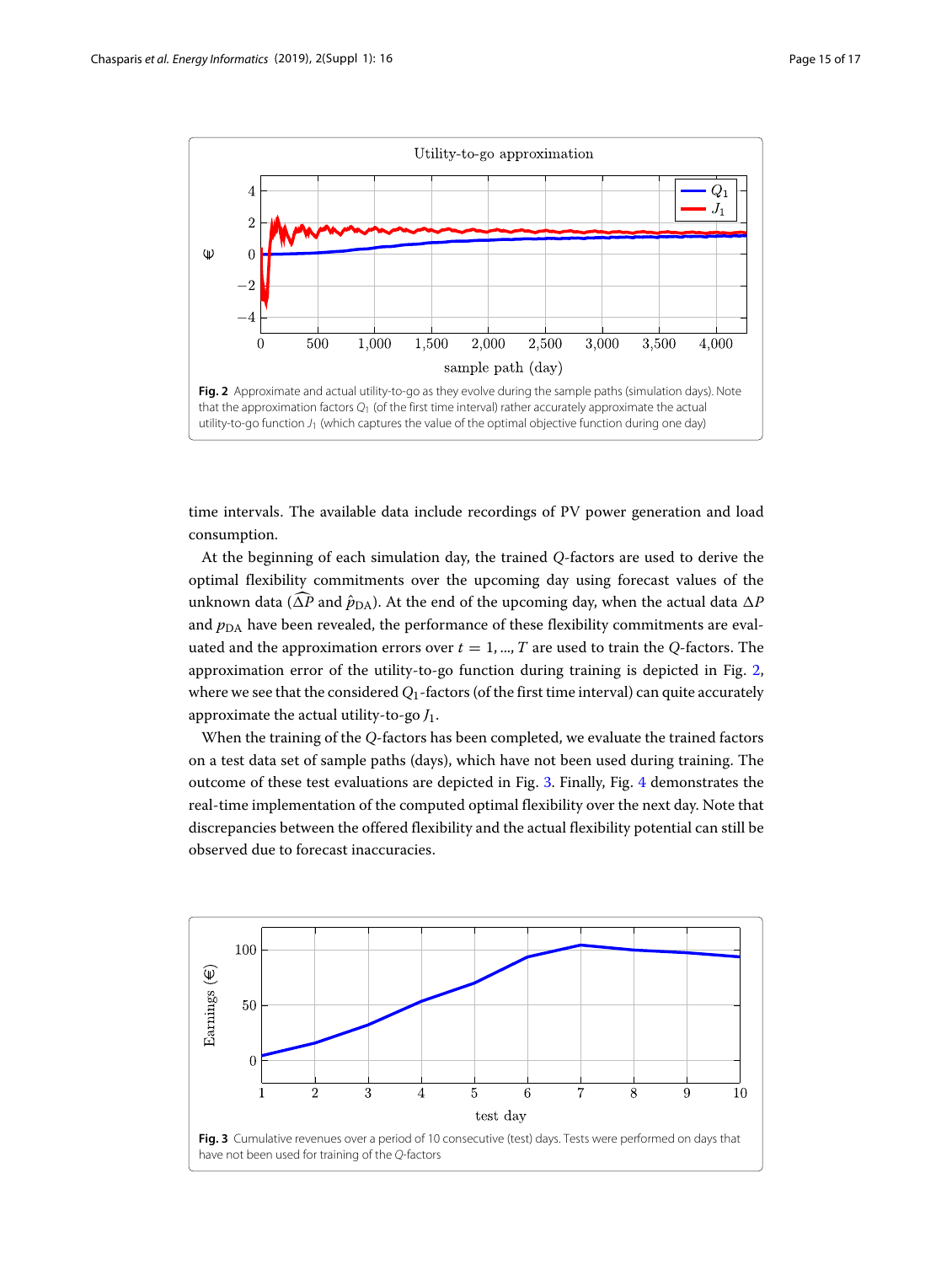

### <span id="page-15-1"></span><span id="page-15-0"></span>**Conclusions and future work**

This work presented an optimization framework for optimal participation of an aggregator in the DA spot-market through the direct control of a set of residential battery-storage systems. The aggregator optimizes the amount of flexibility (the energy that can be charged/discharged in the participating batteries) that can be offered to the DA market during the next day. The optimization is based upon forecast PV generation and load consumption of the participating households over the next day. Given the expected forecast errors, as well as the complexity of the involved optimization, we proposed a reinforcement-learning methodology that trains over time to adapt to forecast inaccuracies and provides an optimal strategy for each time interval of the next day. Given that the outcome of the optimization is a strategy (rather than a specific schedule), we can immediately re-adjust the optimal schedules (e.g., in case of updated forecasts) without the need for a full re-optimization.

#### **About this supplement**

This article has been published as part of Energy Informatics Volume 2 Supplement 1, 2019: Proceedings of the 8th DACH+ Conference on Energy Informatics. The full contents of the supplement are available online at [https://](https://energyinformatics.springeropen.com/articles/supplements/volume-2-supplement-1) [energyinformatics.springeropen.com/articles/supplements/volume-2-supplement-1.](https://energyinformatics.springeropen.com/articles/supplements/volume-2-supplement-1)